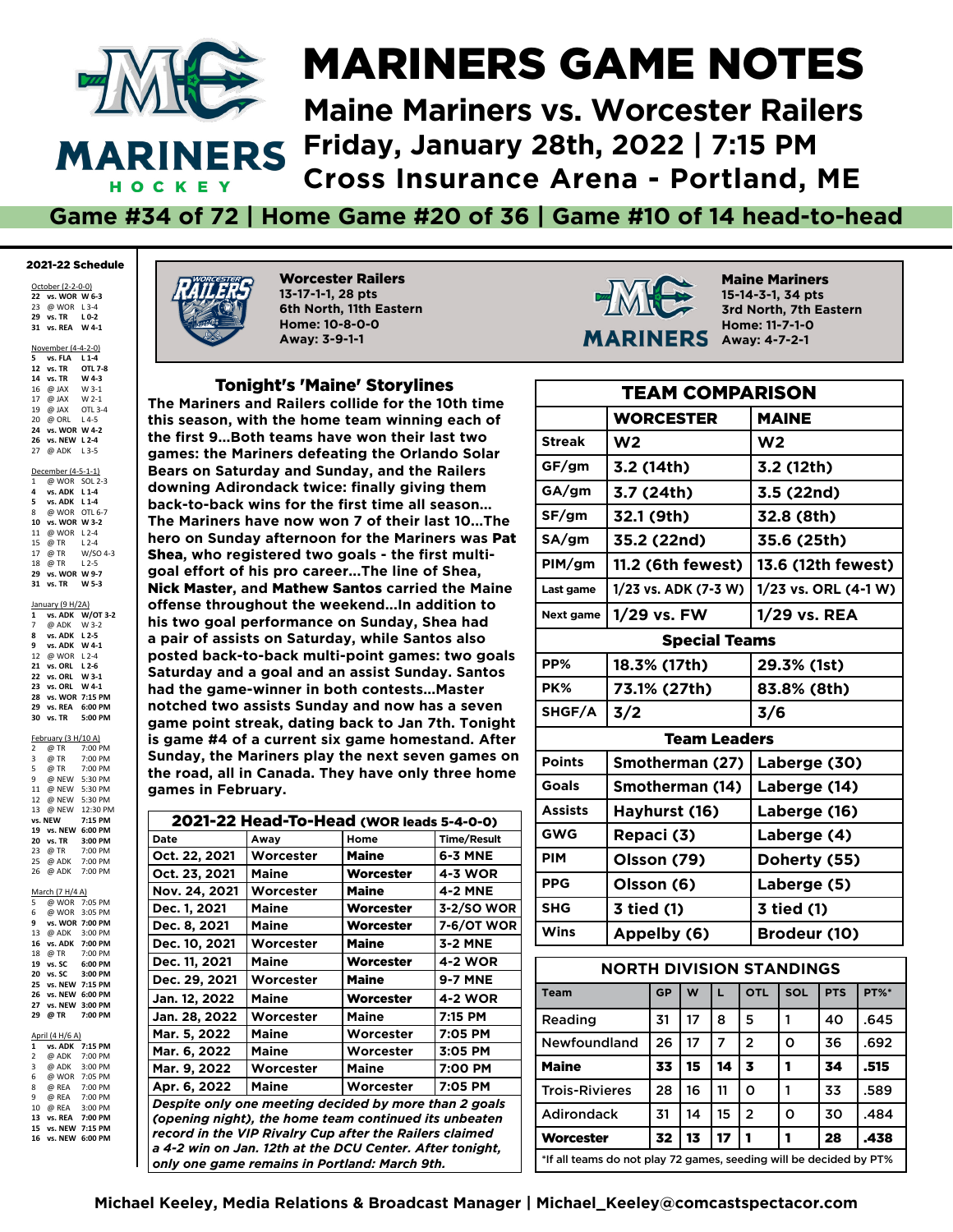## **TALE:** Totals, Averages, Highs & Lows

| <b>Totals &amp; Averages</b> |              |            |            |  |  |  |  |  |  |  |
|------------------------------|--------------|------------|------------|--|--|--|--|--|--|--|
|                              | Overall (33) | Home (19)  | Away (14)  |  |  |  |  |  |  |  |
| <b>Goals For</b>             | 106(3.2)     | 65 (3.4)   | 41 (2.9)   |  |  |  |  |  |  |  |
| <b>Goals Against</b>         | 115(3.5)     | 63 (3.3)   | 52 (3.7)   |  |  |  |  |  |  |  |
| <b>Shots For</b>             | 1082 (32.8)  | 647 (34.1) | 435 (31.1) |  |  |  |  |  |  |  |
| <b>Shots Against</b>         | 1175 (35.6)  | 675 (35.5) | 500 (35.7) |  |  |  |  |  |  |  |
| <b>Penalty Mins</b>          | 450 (13.6)   | 277 (14.6) | 173 (12.4) |  |  |  |  |  |  |  |
| <b>PP Goals</b>              | 29 (0.9)     | 18 (1.0)   | 11 (0.8)   |  |  |  |  |  |  |  |
| <b>PP Attempts</b>           | 99 (3.0)     | 60 (3.2)   | 39 (2.8)   |  |  |  |  |  |  |  |

| Longest Streaks (current streak in <i>italics</i> , *indicates multiple instances) |                  |                 |                  |  |  |  |  |  |  |
|------------------------------------------------------------------------------------|------------------|-----------------|------------------|--|--|--|--|--|--|
|                                                                                    | Overall          | Home            | Away             |  |  |  |  |  |  |
| Win                                                                                | 4 (12/29-1/7)    | 4 (12/10-1/1)   | $2(11/16-11/17)$ |  |  |  |  |  |  |
| Point                                                                              | $5(11/12-11/19)$ | 4 (12/10-1/1)   | $3(11/16-11/19)$ |  |  |  |  |  |  |
| Lose                                                                               | $6(11/26-12/8)$  | $3(11/26-12/5)$ | 7 (11/19-12/15)  |  |  |  |  |  |  |
| No point                                                                           | 2 (10/23-10/29)  | $3(11/26-12/5)$ | 2 (11/20-11/27)  |  |  |  |  |  |  |

|                      | Highs & Lows - Team (*indicates multiple instances - most recent listed) |                              |                                                                   |                                          |  |  |  |  |  |  |
|----------------------|--------------------------------------------------------------------------|------------------------------|-------------------------------------------------------------------|------------------------------------------|--|--|--|--|--|--|
|                      | <b>Season High</b>                                                       | <b>Season Low</b>            | <b>Period High</b>                                                | Period Low (not inc. OT)                 |  |  |  |  |  |  |
| <b>Goals For</b>     | $9(12/29 \text{ vs. } WOR)$                                              | $O(10/29 \text{ vs. TR})$    | 4 $(12/29 \text{ vs. } WOR -$<br>2nd/3rd                          | 0                                        |  |  |  |  |  |  |
| <b>Goals Against</b> | $8(11/12 \text{ vs. TR})$                                                | $1^*$ (1/22 vs. ORL)         | $5(11/12 \text{ vs. TR } -1st)$                                   | o                                        |  |  |  |  |  |  |
| <b>Shots For</b>     | 45 (10/23 @ WOR)                                                         | <b>20</b> (11/17 $@$ JAX)    | $22(12/1@WOR - 3rd)$                                              | <b>1</b> * $(12/11 \text{ @ WOR - 3rd})$ |  |  |  |  |  |  |
| <b>Shots Against</b> | <b>54</b> (10/22 vs. WOR)                                                | 25 (10/29 vs. TR)            | <b>26</b> (10/22 vs. WOR - 1st) $ 4 (11/16 \text{ @ } JAX - 3rd)$ |                                          |  |  |  |  |  |  |
| <b>Penalty Mins</b>  | 50 (1/9 vs. ADK)                                                         | <b>O</b> (11/20 $@$ ORL)     |                                                                   |                                          |  |  |  |  |  |  |
| <b>PP Goals</b>      | 4 $(11/12 \text{ vs. TR})$                                               | O                            | $2^*$ (11/12 vs. TR - 2nd)                                        | $\mathbf 0$                              |  |  |  |  |  |  |
| <b>PP Attempts</b>   | $6*$ (12/31 vs. TR)                                                      | 1 (11/16 $\circledcirc$ JAX) | $5(12/31 \text{ vs. TR} - 2nd)$                                   | o                                        |  |  |  |  |  |  |

|                | <b>Individual Highs</b>                  |               |                    |                     |  |  |  |  |  |  |  |
|----------------|------------------------------------------|---------------|--------------------|---------------------|--|--|--|--|--|--|--|
|                | When<br>In a Period<br>When<br>In a Game |               |                    |                     |  |  |  |  |  |  |  |
| <b>Points</b>  | 6 (Zerter-Gossage)                       | 11/12 vs. TR  |                    |                     |  |  |  |  |  |  |  |
| <b>Goals</b>   | 5 (Zerter-Gossage)                       | 11/12 vs. TR  | 3 (Zerter-Gossage) | 11/12 vs. TR - 2nd  |  |  |  |  |  |  |  |
| <b>Assists</b> | 4 (Brazeau)                              | 11/12 vs. TR  |                    |                     |  |  |  |  |  |  |  |
| $+/-$          | +5 (Greenway/<br>Santos/Laberge)         | 12/29 vs. WOR |                    |                     |  |  |  |  |  |  |  |
| <b>PIM</b>     | 26 (Clarke)                              | 12/18 @ TR    |                    |                     |  |  |  |  |  |  |  |
| <b>PPG</b>     | 3 (Zerter-Gossage)                       | 11/12 vs. TR  |                    |                     |  |  |  |  |  |  |  |
| <b>SHG</b>     | $1*$                                     |               | $1*$               |                     |  |  |  |  |  |  |  |
| <b>Saves</b>   | 51 (Brodeur)                             | 10/22 vs. WOR | 25 (Brodeur)       | 10/22 vs. WOR - 1st |  |  |  |  |  |  |  |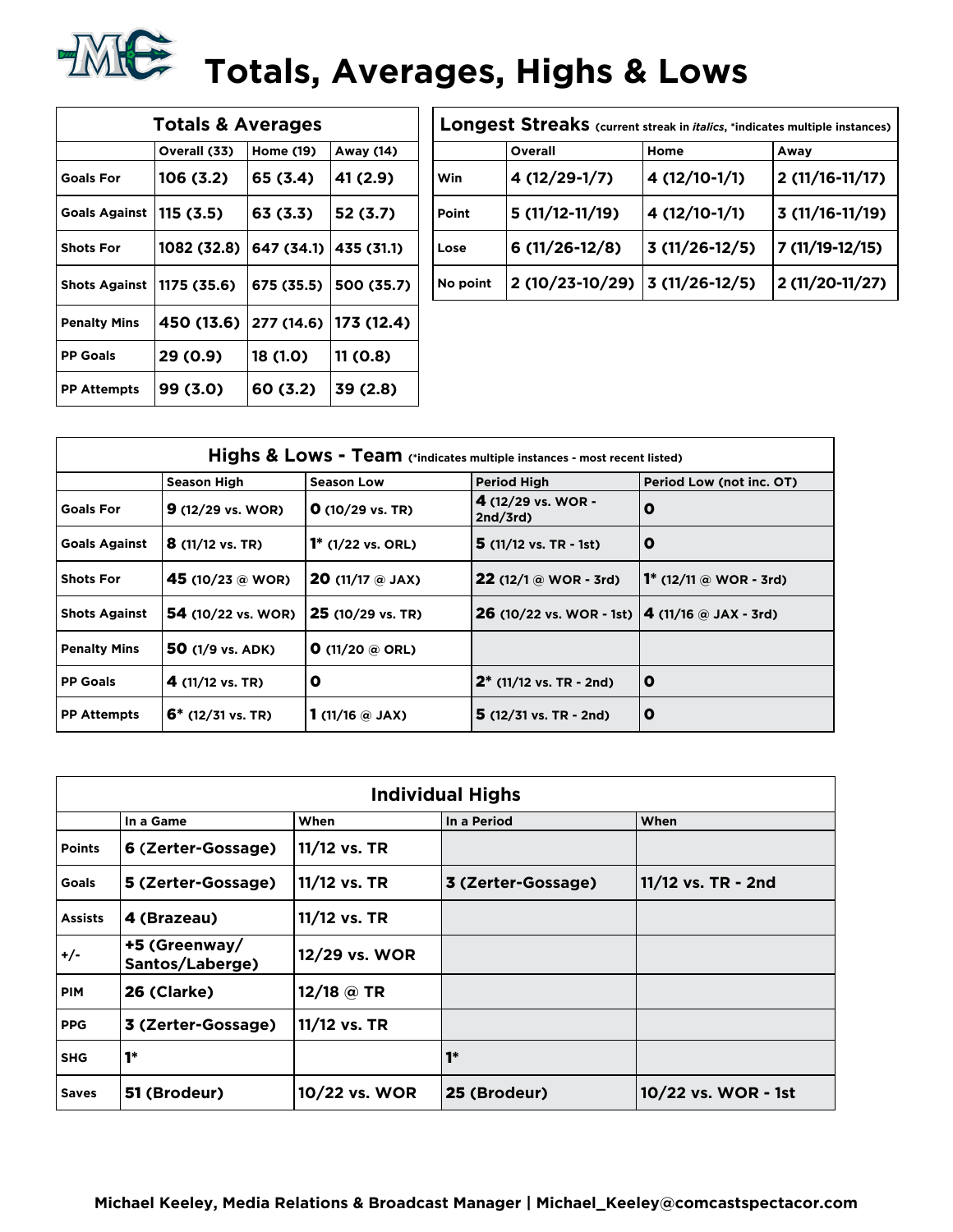

#### **Situational Records**

| <b>Situation</b>               | <b>Overall</b>    | Home             | Away            | <b>Last Time</b>           |
|--------------------------------|-------------------|------------------|-----------------|----------------------------|
| <b>Extra Time</b>              | $2 - 3 - 1$       | $1 - 1 - 0$      | $1 - 2 - 1$     | 1/1/22 vs. ADK (3-2 W/OT)  |
| Overtime (3 on 3)              | $0 - 3$           | $1 - 1$          | $O-2$           | 1/1/22 vs. ADK (3-2 W/OT)  |
| <b>Shootout</b>                | $1 - 1$           |                  | $1 - 1$         | $12/17/21$ @ TR (4-3 W/SO) |
|                                |                   |                  |                 |                            |
| <b>Scoring First</b>           | $10 - 5 - 0 - 1$  | $9 - 3 - 0 - 0$  | $1 - 2 - 0 - 1$ | 1/23/22 vs. ORL (4-1 W)    |
| <b>Opponent Scores First</b>   | $5 - 9 - 3 - 0$   | $2 - 4 - 1 - 0$  | $3 - 5 - 2 - 0$ | 1/21/22 vs. ORL (2-6 L)    |
|                                |                   |                  |                 |                            |
| <b>Outshooting opponent</b>    | $6 - 6 - 0 - 1$   | $6 - 3 - 0 - 0$  | $0 - 3 - 0 - 1$ | 1/23/22 vs. ORL (4-1 W)    |
| <b>Outshot by opponent</b>     | $8 - 8 - 3 - 0$   | $4 - 4 - 1 - 0$  | $4 - 4 - 2 - 0$ | 1/21/22 vs. ORL (2-6 L)    |
| Equal # of shots               | $1 - 0 - 0 - 0$   |                  | $1 - 0 - 0 - 0$ | 12/17/21 @ TR (4-3 W/SO)   |
|                                |                   |                  |                 |                            |
| <b>Scoring at least 1 PPG</b>  | $10 - 6 - 3 - 0$  | $8 - 2 - 1 - 0$  | $2 - 4 - 2 - 0$ | 1/22/22 vs. ORL (3-1 W)    |
| <b>Score 1 PPG</b>             | $5 - 4 - 2 - 0$   | $4 - 2 - 0 - 0$  | $1 - 2 - 2 - 0$ | 1/22/22 vs. ORL (3-1 W)    |
| <b>Score 2 PPG</b>             | $5 - 2 - 0 - 0$   | $4 - 0 - 0 - 0$  | $1 - 2 - 0 - 0$ | $1/12/22$ @ WOR (2-4 L)    |
| <b>Score 3 PPG</b>             |                   |                  |                 | 1/14/20 vs. WOR            |
| <b>Score 4 PPG</b>             | $0 - 0 - 1 - 0$   | $0 - 0 - 1 - 0$  |                 | $11/12/21$ vs. TR          |
| <b>No PPG</b>                  | $5 - 8 - 0 - 1$   | $3 - 5 - 0 - 0$  | $2 - 3 - 0 - 1$ | 1/23/22 vs. ORL (4-1 W)    |
| <b>Allowing at least 1 PPG</b> | $5 - 5 - 2 - 0$   | $4 - 3 - 1 - 0$  | $1 - 2 - 1 - 0$ | 1/21/22 vs. ORL (2-6 L)    |
| <b>Allow 1 PPG</b>             | $4 - 4 - 0 - 0$   | $3 - 2 - 0 - 0$  | $1 - 2 - 0 - 0$ | 1/21/22 vs. ORL (2-6 L)    |
| <b>Allow 2 PPG</b>             | $1 - 1 - 1 - 0$   | $1 - 1 - 0 - 0$  | $0 - 0 - 1 - 0$ | 1/8/22 vs. ADK             |
| <b>Allow 3 PPG</b>             | $0 - 0 - 1 - 0$   | $0 - 0 - 1 - 0$  |                 | 11/12/21 vs. TR            |
| <b>No PPG allowed</b>          | $10 - 9 - 1 - 1$  | $7 - 4 - 0 - 0$  | $3 - 5 - 1 - 1$ | 1/23/22 vs. ORL (4-1 W)    |
| More PP than opponent          | $6 - 4 - 1 - 0$   | $6 - 1 - 0 - 0$  | $0 - 3 - 1 - 0$ | 1/22/22 vs. ORL (3-1 W)    |
| Fewer PP than opponent         | $9 - 5 - 1 - 1$   | $5 - 3 - 1 - 0$  | $4 - 2 - 0 - 1$ | 1/23/22 vs. ORL (4-1 W)    |
| Equal PP as opponent           | $0 - 5 - 1 - 0$   | $0 - 3 - 0 - 0$  | $0 - 2 - 1 - 0$ | 1/12/22 @ WOR (2-4 L)      |
|                                |                   |                  |                 |                            |
| vs. Eastern Conf               | $15 - 14 - 3 - 1$ | $11 - 7 - 1 - 0$ | $4 - 7 - 2 - 1$ | 1/23/22 vs. ORL (4-1 W)    |
| vs. Western Conf               |                   |                  |                 | 2/28/20 @ WHE              |
| vs. North Div                  | $11 - 11 - 2 - 1$ | $9 - 5 - 1 - 0$  | $2 - 6 - 1 - 1$ | $1/12/22$ @ WOR (2-4 L)    |
| vs. South Div                  | $4 - 3 - 1 - 0$   | $2 - 2 - 0 - 0$  | $2 - 1 - 1 - 0$ | 1/23/22 vs. ORL (4-1 W)    |
| vs. Central Div                |                   |                  |                 | 2/28/20 @ WHE              |
| vs. Mountain Div               |                   |                  |                 | $3/2/19$ @ UTA             |
| vs. TR (16 gm)                 | $3 - 3 - 1 - 0$   | $2 - 1 - 1 - 0$  | $1 - 2 - 0 - 0$ | 12/31/21 (H) 5-3 W         |
| vs. WOR (14 gm)                | $4 - 3 - 1 - 1$   | $4 - 0 - 0 - 0$  | $0 - 3 - 1 - 1$ | $1/12/22$ (A) 2-4 L        |
| vs. ADK (14 gm)                | $3 - 4 - 0 - 0$   | $2 - 3 - 0 - 0$  | $1 - 1 - 0 - 0$ | $1/9/22$ (H) 4-1 W         |
| vs. NFL (13 gm)                | $0 - 1 - 0 - 0$   | $0 - 1 - 0 - 0$  |                 | 11/26/21 (H) 2-4 L         |
| vs. REA (6 gm)                 | $1 - 0 - 0 - 0$   | $1 - 0 - 0 - 0$  |                 | 10/31/21 (H) 4-1 W         |
|                                |                   |                  |                 |                            |
| One goal games                 | $5 - 2 - 3 - 1$   | $3 - 0 - 1 - 0$  | $2 - 2 - 2 - 1$ | $1/7/22$ @ ADK (3-2 W)     |
| Two goal games                 | $5 - 6 - 0 - 0$   | $4 - 2 - 0 - 0$  | $1 - 4 - 0 - 0$ | 1/22/22 vs. ORL (3-1 W)    |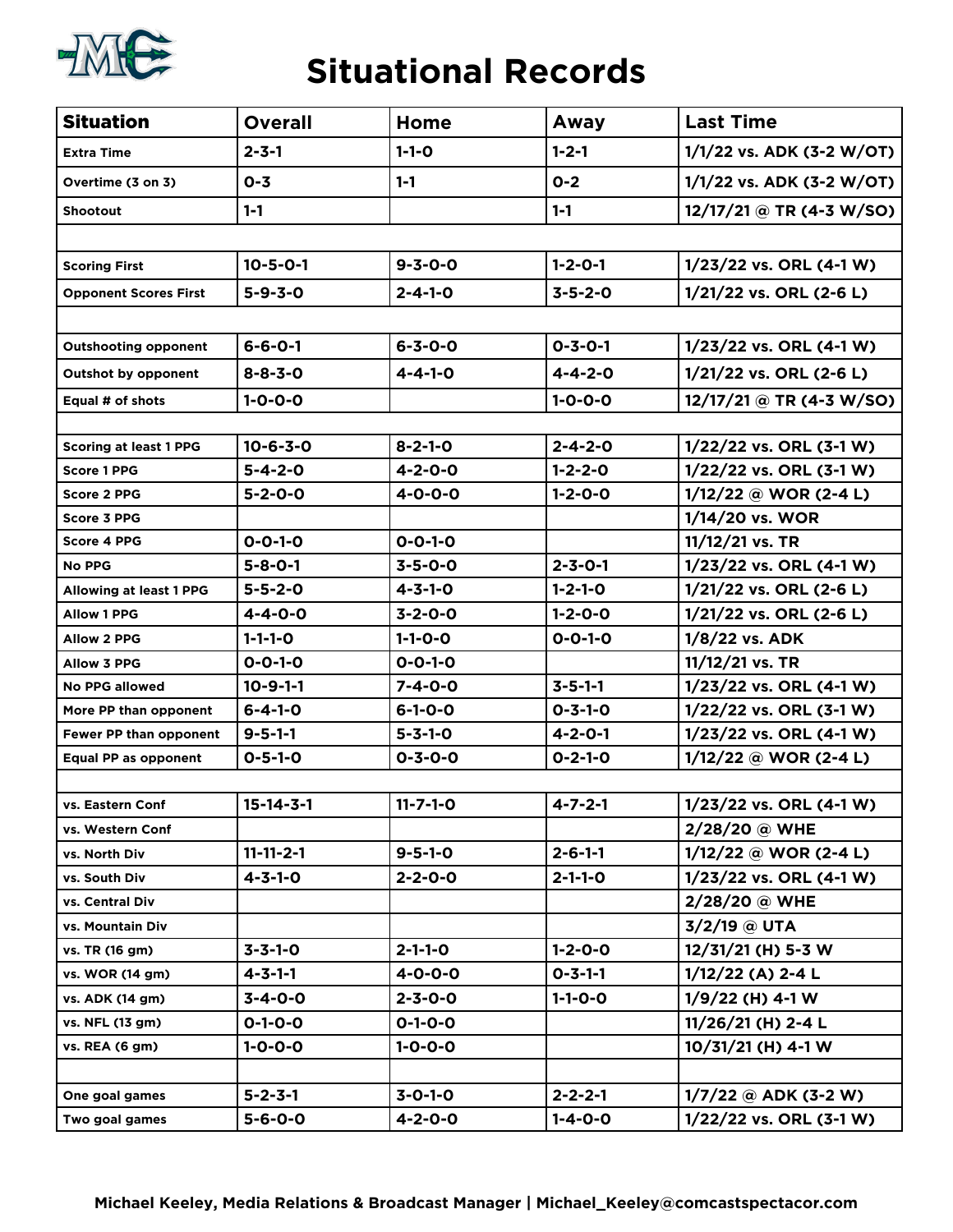

### **Situational Records (cont'd)**

| <b>Situation</b>        | <b>Overall</b>  | Home            | Away            | <b>Last time</b>          |
|-------------------------|-----------------|-----------------|-----------------|---------------------------|
| <b>Sunday</b>           | $4 - 1 - 0 - 0$ | $4 - 1 - 0 - 0$ |                 |                           |
| Monday                  |                 |                 |                 |                           |
| <b>Tuesday</b>          | $1 - 0 - 0 - 0$ |                 | $1 - 0 - 0 - 0$ |                           |
| Wednesday               | $3 - 2 - 1 - 1$ | $2 - 0 - 0 - 0$ | $1 - 2 - 1 - 1$ |                           |
| <b>Thursday</b>         |                 |                 |                 |                           |
| <b>Friday</b>           | $5 - 4 - 2 - 0$ | $3 - 4 - 1 - 0$ | $2 - 0 - 1 - 0$ |                           |
| <b>Saturday</b>         | $2 - 7 - 0 - 0$ | $2 - 2 - 0 - 0$ | $0 - 5 - 0 - 0$ |                           |
|                         |                 |                 |                 |                           |
| Following a win         | $6 - 7 - 1 - 0$ | $3 - 3 - 0 - 0$ | $3 - 4 - 1 - 0$ |                           |
| <b>Following a loss</b> | $8 - 7 - 2 - 1$ | $7 - 4 - 1 - 0$ | $1 - 3 - 1 - 1$ |                           |
|                         |                 |                 |                 |                           |
| 1st game of consec.     | $6 - 3 - 1 - 0$ | $3 - 3 - 0 - 0$ | $3 - 0 - 1 - 0$ |                           |
| Played previous day     | $5 - 7 - 0 - 0$ | $4 - 2 - 0 - 0$ | $1 - 5 - 0 - 0$ |                           |
| 3rd game in a row       | $2 - 0 - 0 - 0$ | $2 - 0 - 0 - 0$ |                 |                           |
| <b>Stand-alone game</b> | $4 - 4 - 2 - 1$ | $4 - 2 - 1 - 0$ | $0 - 2 - 1 - 1$ |                           |
|                         |                 |                 |                 |                           |
| Scoring 0 goals         | $0 - 1 - 0 - 0$ | $0 - 1 - 0 - 0$ |                 | 10/29/21 vs. TR (0-2 L)   |
| <b>Scoring 1</b>        | $0 - 3 - 0 - 0$ | $0 - 2 - 0 - 0$ |                 | 12/5/21 vs. ADK (1-4 L)   |
| <b>Scoring 2</b>        | $1 - 7 - 0 - 1$ | $0 - 3 - 0 - 0$ | $1 - 4 - 0 - 1$ | 1/21/22 vs. ORL (2-6 L)   |
| Scoring 3               | $5 - 2 - 1 - 0$ | $3 - 0 - 0 - 0$ | $2 - 2 - 1 - 0$ | 1/22/22 vs. ORL (3-1 W)   |
| <b>Scoring 4</b>        | $6 - 1 - 0 - 0$ | $5 - 0 - 0 - 0$ | $1 - 1 - 0 - 0$ | 1/23/22 vs. ORL (4-1 W)   |
| <b>Scoring 5</b>        | $1 - 0 - 0 - 0$ | $1 - 0 - 0 - 0$ |                 | 12/31/21 vs. TR (5-3 W)   |
| <b>Scoring 6</b>        | $1 - 0 - 1 - 0$ | $1 - 0 - 0 - 0$ | $0 - 0 - 1 - 0$ | 12/8/21 @ WOR (6-7 OTL)   |
| <b>Scoring 7</b>        | $0 - 0 - 1 - 0$ | $0 - 0 - 1 - 0$ |                 | 11/12/21 vs. TR (7-8 OTL) |
| <b>Scoring 8</b>        |                 |                 |                 | 1/24/20 vs. WOR (8-1 W)   |
| <b>Scoring 9</b>        | $1 - 0 - 0 - 0$ | $1 - 0 - 0 - 0$ |                 | 12/29/21 vs. WOR (9-7 W)  |
| Scored 10+              |                 |                 |                 |                           |
|                         |                 |                 |                 |                           |
| Allowing O goals        |                 |                 |                 | $1/25/20$ @ ADK (3-0 W)   |
| <b>Allowing 1</b>       | $6 - 0 - 0 - 0$ | $4 - 0 - 0 - 0$ | $2 - 0 - 0 - 0$ | 1/23/22 vs. ORL (4-1 W)   |
| <b>Allowing 2</b>       | $4 - 1 - 0 - 0$ | $3-1-0-0$       | $1 - 0 - 0 - 0$ | $1/7/22$ @ ADK (3-2 W)    |
| <b>Allowing 3</b>       | $4 - 0 - 0 - 1$ | $3 - 0 - 0 - 0$ | $1 - 0 - 0 - 1$ | 12/31/21 vs. TR (5-3 W)   |
| <b>Allowing 4</b>       | $0 - 8 - 1 - 0$ | $0 - 4 - 0 - 0$ | $0 - 4 - 1 - 0$ | $1/12/22$ @ WOR (2-4 L)   |
| <b>Allowing 5</b>       | $0 - 4 - 0 - 0$ | $0 - 1 - 0 - 0$ | $0 - 3 - 0 - 0$ | 1/8/22 vs. ADK (2-5 L)    |
| <b>Allowing 6</b>       | $0 - 1 - 0 - 0$ | $0 - 1 - 0 - 0$ |                 | 1/21/22 vs. ORL (2-6 L)   |
| <b>Allowing 7</b>       | $1 - 0 - 1 - 0$ | $1 - 0 - 0 - 0$ | $0 - 0 - 1 - 0$ | 12/29/21 vs. WOR (9-7 W)  |
| <b>Allowing 8</b>       | $0 - 0 - 1 - 0$ | $0 - 0 - 1 - 0$ |                 | 11/12/21 vs. TR (7-8 OTL) |
| <b>Allowing 9</b>       |                 |                 |                 |                           |
| Allowing 10+            |                 |                 |                 |                           |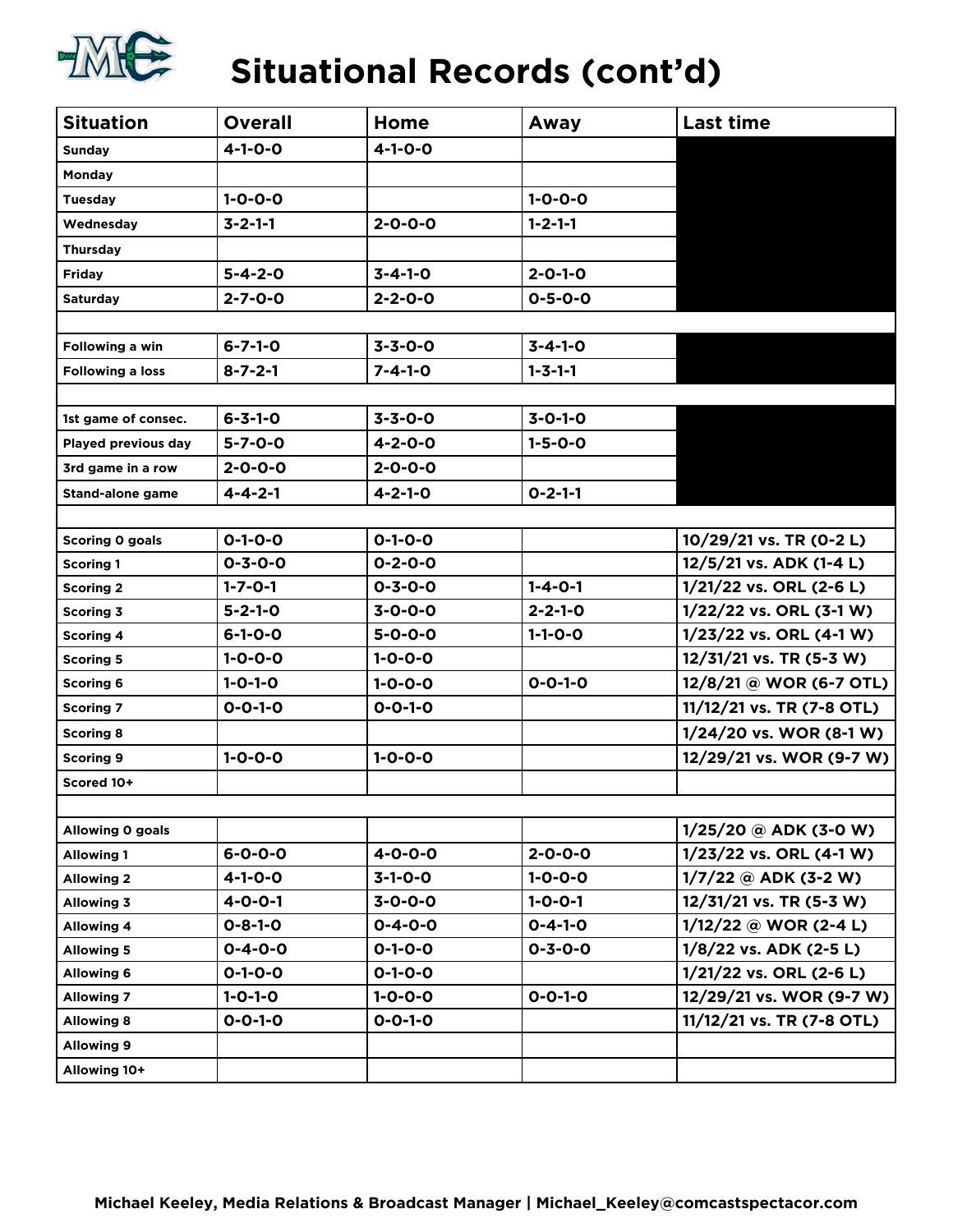

#### **Last Time (Individual)**

| <b>Situation</b>             | Home                                                            | Away                              |  |  |  |  |  |  |  |
|------------------------------|-----------------------------------------------------------------|-----------------------------------|--|--|--|--|--|--|--|
| A Mariners player            |                                                                 |                                   |  |  |  |  |  |  |  |
| Scored two goals in a game   | P. Shea (1/23/22 vs. ORL)                                       | J. Brazeau (12/8/21 @ WOR)        |  |  |  |  |  |  |  |
| Scored a hat trick           | A. Kile (12/29/21 vs. WOR)                                      | J. Elmer (12/6/19 @ ADK)          |  |  |  |  |  |  |  |
| Scored four goals in a game  | A. Kile (12/29/21 vs. WOR)                                      |                                   |  |  |  |  |  |  |  |
| Had three points in a game   | A. Kile (1/1/22 vs. ADK)                                        | V. Berglund (11/20/21 @ ORL)      |  |  |  |  |  |  |  |
| Had four points in a game    | A. Kile (12/29/21 vs. WOR)                                      | D. Fox/R. Culkin (11/22/19 @ NOR) |  |  |  |  |  |  |  |
| Had five points in a game    | L. Zerter-Gossage/J. Brazeau<br>(11/12/21 vs. TR)               |                                   |  |  |  |  |  |  |  |
| Had six points in a game     | L. Zerter-Gossage (11/12/21 vs. TR)                             |                                   |  |  |  |  |  |  |  |
| Had three assists in a game  | A. Kile (1/1/22 vs. ADK)                                        | A. Kile (1/17/20 @ BRM)           |  |  |  |  |  |  |  |
| Had four assists in a game   | J. Brazeau (11/12/21 vs. TR)                                    |                                   |  |  |  |  |  |  |  |
| <b>Shutout</b>               | <b>B. Halverson (1/18/19 vs. MAN)</b>                           | C. LaCouvee (1/29/20 @ ADK)       |  |  |  |  |  |  |  |
|                              |                                                                 |                                   |  |  |  |  |  |  |  |
| Received a fighting major    | J. Bricknell (1/23/22 vs. ORL)                                  | G. Clarke (12/15/21 @ TR)         |  |  |  |  |  |  |  |
| <b>Received a misconduct</b> | B. St-Louis/C. Askew/C. Doherty/I.<br>McKinnon (1/9/22 vs. ADK) | M. Robidoux (2/26/20 @ REA)       |  |  |  |  |  |  |  |
| Was ejected from a game      | C. Bleackley (11/14/21 vs. TR)                                  | G. Clarke (12/18/21 @ TR)         |  |  |  |  |  |  |  |
|                              |                                                                 |                                   |  |  |  |  |  |  |  |
|                              |                                                                 |                                   |  |  |  |  |  |  |  |
|                              |                                                                 |                                   |  |  |  |  |  |  |  |
|                              |                                                                 |                                   |  |  |  |  |  |  |  |
|                              | <b>Game events (2021-22)</b>                                    |                                   |  |  |  |  |  |  |  |
| <b>Mariners penalty shot</b> | J. Brazeau (11/5/21 vs. FLA - miss)                             |                                   |  |  |  |  |  |  |  |
| <b>Penalty shot against</b>  |                                                                 | M. St-Cyr (12/15/21 @ TR - miss)  |  |  |  |  |  |  |  |
| <b>Mariners hat tricks</b>   | E. Tralmaks (10/22/21 vs. WOR)                                  |                                   |  |  |  |  |  |  |  |
|                              | L. Zerter-Gossage (11/12/21 vs. TR)                             |                                   |  |  |  |  |  |  |  |
|                              | A. Voyer (11/24/21 vs. WOR)                                     |                                   |  |  |  |  |  |  |  |
|                              | N. Master (12/10/21 vs. WOR)                                    |                                   |  |  |  |  |  |  |  |
|                              | A. Kile (12/29/21 vs. WOR)                                      |                                   |  |  |  |  |  |  |  |
| OT winners                   | P. Laberge (1/1/22 vs. ADK)                                     |                                   |  |  |  |  |  |  |  |
|                              |                                                                 |                                   |  |  |  |  |  |  |  |
|                              |                                                                 |                                   |  |  |  |  |  |  |  |
|                              |                                                                 |                                   |  |  |  |  |  |  |  |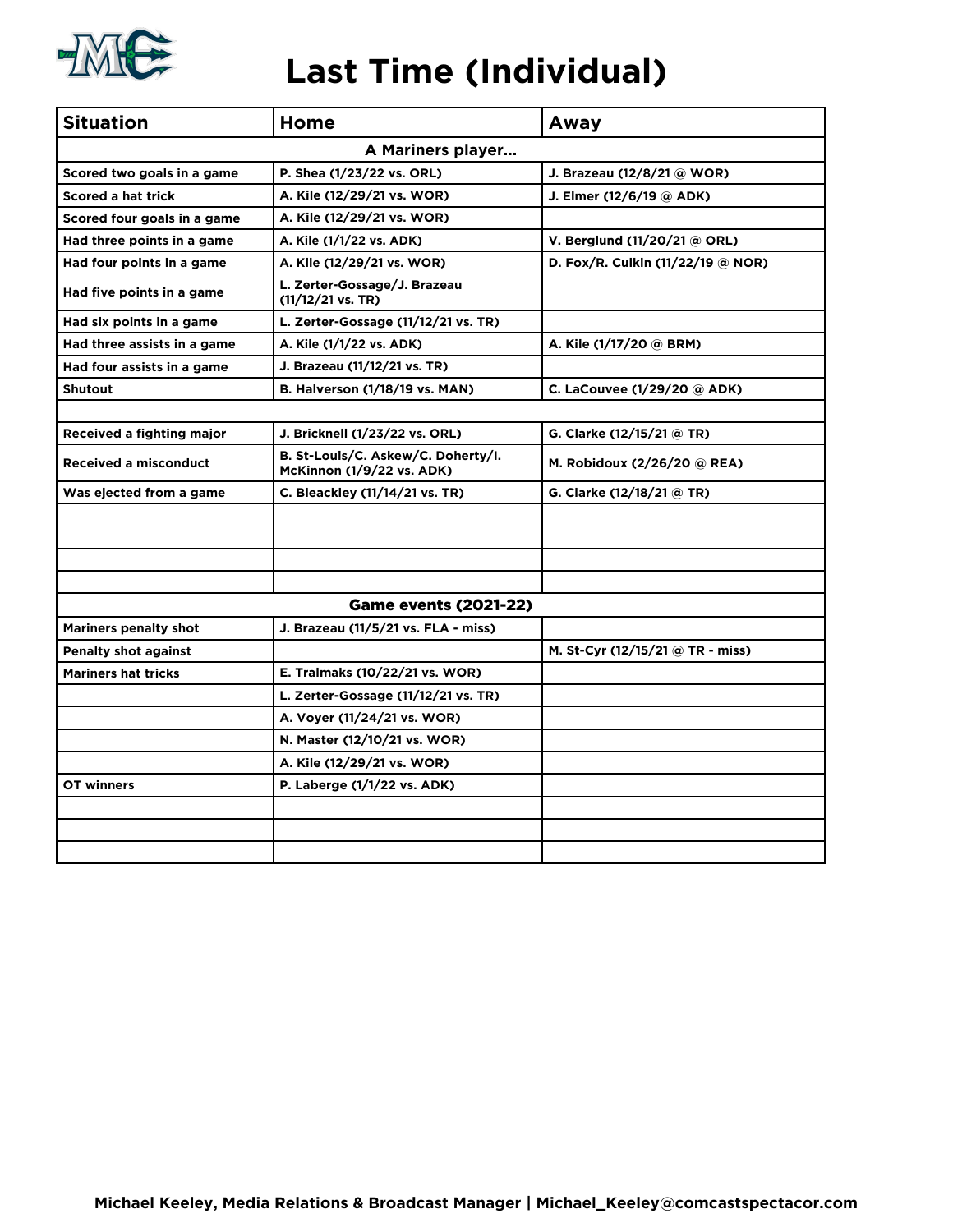

#### **2021-22 Game By Game Results** Cindicates goalie DNP full game)

| Date                            | Opp.                     | Time/Res           | Record                             | <b>Standing</b>                                                   | <b>GWG</b>                             | PP         | <b>OPP</b>  | SF       | SΑ       | PIM            | <b>OPM</b>     | <b>MNE Goalie</b>                   | <b>Opp Goalie</b>                          | Length       | Att          |
|---------------------------------|--------------------------|--------------------|------------------------------------|-------------------------------------------------------------------|----------------------------------------|------------|-------------|----------|----------|----------------|----------------|-------------------------------------|--------------------------------------------|--------------|--------------|
| Oct. 22nd WOR                   |                          | W 6-3              | $1 - 0 - 0 - 0$                    |                                                                   | 2nd, North E. Tralmaks                 | 2/3        | 1/6         | 34       | 54       | 12             | 16             | Brodeur (51/54)                     | Kapelmaster (28/34)                        | 2:34         | 4541         |
| Oct. 23rd @WOR                  |                          | $L$ 3-4            | $1 - 1 - 0 - 0$                    | 3rd, North   N. Pierog                                            |                                        | 0/4        | 0/2         | 45       | 30       | 8              | 12             | Bouthillier (26/30)                 | Ellis (42/45)                              | 2:39         | 10508        |
| Oct. 29th TR                    |                          | $L0-2$             | $1 - 2 - 0 - 0$                    |                                                                   | 4th, North   O. Archambault   0/2      |            | 0/3         | 34       | 25       | 6              | 4              | Gillies (23/25)                     | Desrosiers (34/34)                         | 2:13         | 2303         |
| Oct. 31st REA                   |                          | W41                | $2 - 2 - 0 - 0$                    | 3rd, North   N. Master                                            |                                        | 2/3        | 0/1         | 39       | 30       | $\overline{7}$ | 11             | Brodeur (29/30)                     | Nagle (35/39)                              | 2:06         | 1624         |
| Nov. 5th                        | <b>FLA</b>               | $L1-4$             | $2 - 3 - 0 - 0$                    |                                                                   | 4th, North   D. Vander Esch            | 0/3        | 0/3         | 25       | 33       | 13             | 13             | Brodeur (29/32)                     | Johnson (24/25)                            | 2:22         | 2658         |
| Nov. 12th TR                    |                          | <b>OTL 7-8</b>     | $2 - 3 - 1 - 0$                    |                                                                   | 5th, North   P. Abbandonato 4/4        |            | 3/6         | 37       | 47       | 14             | 10             |                                     | Bouthillier (34/39)* Desrosiers (30/37)    | 2:45         | 2997         |
| Nov. 14th TR                    |                          | W4-3               | $3 - 3 - 1 - 0$                    | 4th, North   P. Laberge                                           |                                        | 1/3        | 0/1         | 35       | 34       | 25             | 16             | Brodeur (31/34)                     | Poulin (31/35)                             | 2:20         | 2121         |
| Nov. 16th @JAX                  |                          | W 3-1              | $4 - 3 - 1 - 0$                    | 3rd, North   P. Laberge                                           |                                        | 0/1        | 0/4         | 21       | 23       | 18             | 12             | Brodeur (22/23)                     | Wall (18/20)                               | 2:15         | 8845         |
| Nov. 17th @JAX                  |                          | W 2-1              | $5 - 3 - 1 - 0$                    | 3rd, North   C. Askew                                             |                                        | 1/2        | 0/5         | 20       | 38       | 10             | 4              | Bouthillier (37/38)                 | Williams (18/20)                           | 2:21         | 3246         |
| Nov. 19th @JAX                  |                          | OTL 3-4            | $5 - 3 - 2 - 0$                    |                                                                   | 3rd, North   B. Hawerchuk              | 1/4        | 2/3         | 26       | 37       | 8              | 10             | Brodeur (33/37)                     | Wall (23/26)                               | 2:36         | 6776         |
| Nov. 20th @ORL                  |                          | $L4-5$             | $5 - 4 - 2 - 0$                    |                                                                   | 3rd, North   M. Brodzinski             | 1/2        | 0/0         | 25       | 28       | 0              | 14             | Bouthillier (23/28)                 | Emond (21/25)                              | 2:28         | 6336         |
| Nov. 24th WOR                   |                          | W 4-2              | $6 - 4 - 2 - 0$                    | 3rd, North   A. Voyer                                             |                                        | 2/3        | 0/2         | 43       | 29       | 4              | 6              | Brodeur (27/29)                     | Appelby (39/42)                            | 2:15         | 2231         |
| Nov. 26th NEW<br>Nov. 27th @ADK |                          | $L2-4$<br>$L$ 3-5  | $6 - 5 - 2 - 0$<br>$6 - 6 - 2 - 0$ | 3rd, North   T. Skirving                                          | 3rd, North   I. Chukarov               | 0/3<br>0/3 | 1/4<br>1/4  | 27<br>40 | 36<br>36 | 10<br>14       | 8<br>12        | Brodeur (32/36)                     | Cormier (25/27)                            | 2:14<br>2:29 | 2697<br>3484 |
| Dec. 1st                        | @WOR                     | SOL 2-3            | $6 - 6 - 2 - 1$                    |                                                                   | 4th, North   L. Coughlin (SO) 0/2      |            | 0/4         | 40       | 36       | 8              | 4              | Brodeur (15/16)*<br>Brodeur (34/36) | Mitens (37/40)<br>Ellis (38/40)            | 2:34         | 2221         |
| Dec. 4th                        | <b>ADK</b>               | $L1-4$             | $6 - 7 - 2 - 1$                    | 5th, North   S. Vidmar                                            |                                        | 0/3        | 0/3         | 29       | 31       | 6              | 6              | Booth (27/30)                       | Mitens (28/29)                             | 2:25         | 3115         |
| Dec. 5th                        | <b>ADK</b>               | $L1-4$             | $6 - 8 - 2 - 1$                    | 5th, North   S. Vidmar                                            |                                        | 0/2        | 0/1         | 31       | 33       | 8              | 10             | Brodeur (29/32)                     | Mitens (30/31)                             | 2:15         | 2342         |
| Dec. 8th                        | @WOR                     | OTL 6-7            | $6 - 8 - 3 - 1$                    | 5th, North   A. Repaci                                            |                                        | 1/2        | 0/2         | 32       | 47       | 6              | 6              | Booth (16/17)*                      | Ellis (26/32)                              | 2:36         | 5422         |
| Dec. 10th WOR                   |                          | $W3-2$             | $7 - 8 - 3 - 1$                    | 5th, North   N. Master                                            |                                        | 0/5        | 0/2         | 43       | 37       | 18             | 24             | Booth (35/37)                       | Poreda (40/32)                             | 2:33         | 3351         |
| Dec. 11th @WOR                  |                          | $L2-4$             | $7 - 9 - 3 - 1$                    |                                                                   | 5th, North   J. Smotherman             |            | $1/1$ 0/2   | 17       | 37       | 8              | 14             | Booth (20/23)*                      | Poreda (15/17)                             | 2:31         | 5060         |
| Dec. 15th @TR                   |                          | $L$ 2-4            | $7 - 10 - 3 - 1$                   |                                                                   | 5th, North   C. Desruisseaux           | 0/4        | 0/3         | 27       | 42       | 11             | 13             | Brodeur (38/42)                     | Desrosiers (25/27)                         | 2:33         | 3049         |
| Dec. 17th @TR                   |                          | W/SO 4-3           | $8 - 10 - 3 - 1$                   |                                                                   | 5th, North   C. Askew (SO)             | 2/4        | 1/5         | 40       | 40       | 22             | 24             | Booth (37/40)                       | Poulin (36/40)                             | 3:11         | 3340         |
| Dec. 18th @TR                   |                          | $L2-5$             | $8 - 11 - 3 - 1$                   |                                                                   | 5th, North   A. D'Aoust                | 2/6        | 1/6         | 39       | 35       | 48             | 18             | Brodeur (25/30)*                    | Desrosiers (33/35)                         | 2:44         | 3002         |
| Dec. 29th WOR                   |                          | W 9-7              | $9 - 11 - 3 - 1$                   |                                                                   | 5th, North   M. Duquette               | 0/5        | 2/6         | 43       | 51       | 19             | 19             | Brodeur (44/51)                     | Pawloski (34/42)                           | 2:33         | 2812         |
| Dec. 31st TR                    |                          | W <sub>5</sub> -3  |                                    | 10-11-3-1 5th, North   M. Santos                                  |                                        | 2/6        | 0/3         | 30       | 32       | 6              | 12             | Brodeur (29/32)                     | Berube (25/29)                             | 2:16         | 2765         |
| Jan. 1st                        | ADK                      | W/OT 3-2           |                                    |                                                                   | 11-11-3-1 4th, North   P. Laberge (OT) | 1/4        | 1/5         | 31       | 33       | 14             | 12             | Bouthillier (31/33)                 | Kasel (28/31)                              | 2:13         | 2281         |
| Jan. 7th                        | @ADK                     | W 3-2              |                                    | 12-11-3-1 3rd, North   N. Master                                  |                                        | 0/1        | 0/2         | 28       | 35       | 4              | $\overline{2}$ | Brodeur (33/35)                     | Kasel (25/28)                              | 2:23         | 2708         |
| Jan. 8th                        | <b>ADK</b><br><b>ADK</b> | $L2-5$             |                                    | 12-12-3-1 5th, North J. Ryczek<br>13-12-3-1 2nd, North P. Laberge |                                        | 1/3        | 2/3         | 34<br>37 | 33<br>29 | 30<br>50       | 30<br>34       | Booth (28/33)                       | Sakellaropoulos (32/34)                    | 2:32<br>2:27 | 2671<br>2465 |
| Jan 9th<br>Jan. 12th            | @WOR                     | W41<br>$L2-4$      |                                    | 13-13-3-1 3rd, North   A. Repaci                                  |                                        | 1/1<br>2/3 | 1/4<br>0/3  | 39       | 32       | 8              | 8              | Brodeur (36/37)<br>Booth (28/31)    | Sakellaropoulos (25/28)<br>Appleby (37/39) | 2:25         | 2013         |
| Jan. 21st ORL                   |                          | $L2-6$             |                                    | 13-14-3-1 4th, North   T. Langan                                  |                                        | 1/4        | 1/5         | 24       | 32       | 12             | 10             | Keyser (26/31)                      | Barone (22/24)                             | 2:24         | 2656         |
| Jan. 22nd ORL                   |                          | W 3-1              |                                    | 14-14-3-1 3rd, North   M. Santos                                  |                                        | 1/2        | 0/0         | 37       | 36       | 4              | 8              | Brodeur (35/36)                     | Miftakhov (34/36)                          | 2:21         | 2768         |
| Jan. 23rd ORL                   |                          | W4-1               |                                    | 15-14-3-1 3rd, North   M. Santos                                  |                                        |            | $0/1$ $0/2$ | 42       | 32       | 15             | 13             | Booth (31/32)                       | Barone (38/41)                             | 2:27         | 2203         |
| Jan. 28th WOR                   |                          | 7:15 PM            |                                    |                                                                   |                                        |            |             |          |          |                |                |                                     |                                            |              |              |
| Jan. 29th REA                   |                          | 6:00 PM            |                                    |                                                                   |                                        |            |             |          |          |                |                |                                     |                                            |              |              |
| Jan. 30th TR                    |                          | 5:00 PM            |                                    |                                                                   |                                        |            |             |          |          |                |                |                                     |                                            |              |              |
| Feb. 2nd                        | @TR                      | 7:00 PM            |                                    |                                                                   |                                        |            |             |          |          |                |                |                                     |                                            |              |              |
| Feb. 3rd                        | @TR                      | 7:00 PM            |                                    |                                                                   |                                        |            |             |          |          |                |                |                                     |                                            |              |              |
| Feb. 5th                        | @TR                      | 7:00 PM            |                                    |                                                                   |                                        |            |             |          |          |                |                |                                     |                                            |              |              |
| Feb. 9th                        | @NEW                     | 5:30 PM            |                                    |                                                                   |                                        |            |             |          |          |                |                |                                     |                                            |              |              |
| Feb. 11th                       | @NEW<br>@NEW             | 5:30 PM            |                                    |                                                                   |                                        |            |             |          |          |                |                |                                     |                                            |              |              |
| Feb. 12th<br>Feb. 13th          | @NEW                     | 5:30 PM<br>2:30 PM |                                    |                                                                   |                                        |            |             |          |          |                |                |                                     |                                            |              |              |
| Feb. 18th NEW                   |                          | 7:15 PM            |                                    |                                                                   |                                        |            |             |          |          |                |                |                                     |                                            |              |              |
| Feb. 19th TR                    |                          | 6:00 PM            |                                    |                                                                   |                                        |            |             |          |          |                |                |                                     |                                            |              |              |
| Feb. 20th TR                    |                          | 3:00 PM            |                                    |                                                                   |                                        |            |             |          |          |                |                |                                     |                                            |              |              |
| Feb. 23rd @TR                   |                          | 7:00 PM            |                                    |                                                                   |                                        |            |             |          |          |                |                |                                     |                                            |              |              |
| Feb. 25th                       | @ ADK                    | 7:00 PM            |                                    |                                                                   |                                        |            |             |          |          |                |                |                                     |                                            |              |              |
| Feb. 26th @ADK                  |                          | 7:00 PM            |                                    |                                                                   |                                        |            |             |          |          |                |                |                                     |                                            |              |              |
| Mar. 5th                        | @WOR                     | 7:05 PM            |                                    |                                                                   |                                        |            |             |          |          |                |                |                                     |                                            |              |              |
| Mar. 6th                        | @WOR                     | 3:05 PM            |                                    |                                                                   |                                        |            |             |          |          |                |                |                                     |                                            |              |              |
| Mar. 9th WOR                    |                          | 7:00 PM            |                                    |                                                                   |                                        |            |             |          |          |                |                |                                     |                                            |              |              |
| Mar. 13th @ADK                  |                          | 3:00 PM            |                                    |                                                                   |                                        |            |             |          |          |                |                |                                     |                                            |              |              |
| Mar. 16th ADK                   |                          | 7:00 PM            |                                    |                                                                   |                                        |            |             |          |          |                |                |                                     |                                            |              |              |
| Mar. 18th @TR                   |                          | 7:00 PM            |                                    |                                                                   |                                        |            |             |          |          |                |                |                                     |                                            |              |              |
| Mar. 19th SC<br>Mar. 20th SC    |                          | 6:00 PM<br>3:00 PM |                                    |                                                                   |                                        |            |             |          |          |                |                |                                     |                                            |              |              |
| Mar. 25th NEW                   |                          | 7:15 PM            |                                    |                                                                   |                                        |            |             |          |          |                |                |                                     |                                            |              |              |
| Mar. 26th NEW                   |                          | 6:00 PM            |                                    |                                                                   |                                        |            |             |          |          |                |                |                                     |                                            |              |              |
| Mar. 27th NEW                   |                          | 3:00 PM            |                                    |                                                                   |                                        |            |             |          |          |                |                |                                     |                                            |              |              |
| Mar. 29th @TR                   |                          | 7:00 PM            |                                    |                                                                   |                                        |            |             |          |          |                |                |                                     |                                            |              |              |
| Apr. 1st                        | ADK                      | 7:15 PM            |                                    |                                                                   |                                        |            |             |          |          |                |                |                                     |                                            |              |              |
| Apr. 2nd                        | @ADK                     | 7:00 PM            |                                    |                                                                   |                                        |            |             |          |          |                |                |                                     |                                            |              |              |
| Apr. 3rd                        | @ADK                     | 3:00 PM            |                                    |                                                                   |                                        |            |             |          |          |                |                |                                     |                                            |              |              |
| Apr. 6th                        | @WOR                     | 7:05 PM            |                                    |                                                                   |                                        |            |             |          |          |                |                |                                     |                                            |              |              |
| Apr. 8th                        | @REA                     | 7:00 PM            |                                    |                                                                   |                                        |            |             |          |          |                |                |                                     |                                            |              |              |
| Apr. 9th                        | @REA                     | 6:00 PM            |                                    |                                                                   |                                        |            |             |          |          |                |                |                                     |                                            |              |              |
| Apr. 10th                       | @REA                     | 3:00 PM            |                                    |                                                                   |                                        |            |             |          |          |                |                |                                     |                                            |              |              |
| Apr. 13th REA                   |                          | 7:00 PM            |                                    |                                                                   |                                        |            |             |          |          |                |                |                                     |                                            |              |              |
| Apr. 15th NEW                   |                          | 7:15 PM            |                                    |                                                                   |                                        |            |             |          |          |                |                |                                     |                                            |              |              |
| Apr. 16th NEW                   |                          | 6:00 PM            |                                    |                                                                   |                                        |            |             |          |          |                |                |                                     |                                            |              |              |
|                                 |                          |                    |                                    |                                                                   |                                        |            |             |          |          |                |                |                                     |                                            |              |              |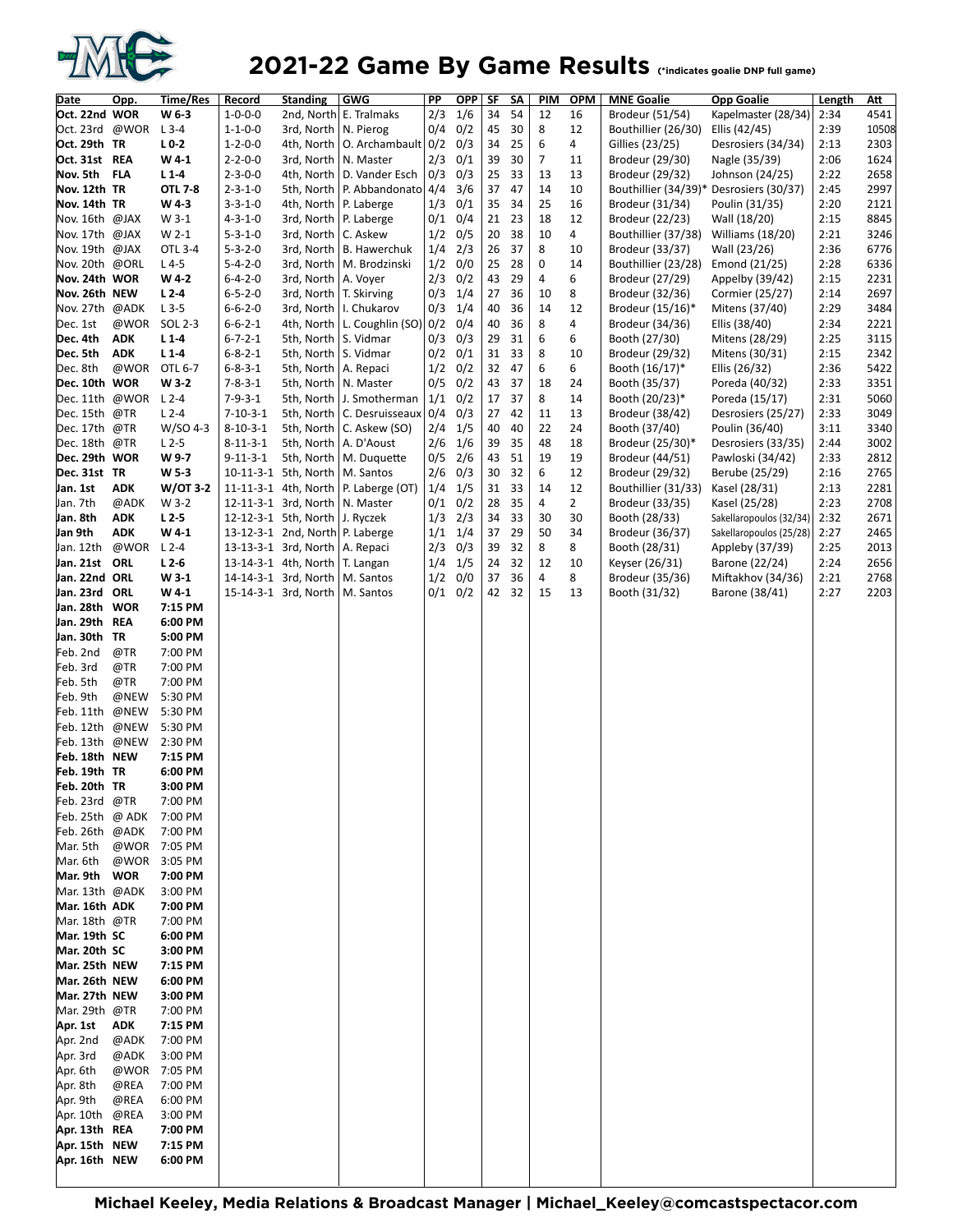#### **MAINE MARINERS ROSTER 2021-22** *Jan. 28, 2022*

|    | Forwards                 |          |     |          |     |         |                      |                  |                     |  |  |  |  |  |
|----|--------------------------|----------|-----|----------|-----|---------|----------------------|------------------|---------------------|--|--|--|--|--|
| #  | Name                     | Contract | S/C | Ht.      | Wt. | D.O.B.  | <b>Draft</b>         | Hometown         | 2020-21 Team        |  |  |  |  |  |
| 7  | JERMAIN, Nick            | Maine    |     | $6-0$    | 174 | 6/7/96  |                      | Cos Cob. CT      | Coventry (EIHL)     |  |  |  |  |  |
| 10 | MASTER, Nick             | Maine    |     | $5 - 11$ | 190 | 1/28/95 |                      | Broomall, PA     | Knoxville (SPHL)    |  |  |  |  |  |
| 11 | ROELENS, Metis           | Maine    |     | $6 - 4$  | 205 | 7/21/00 |                      | Roeselare, BEL   | Gatineau (QMJHL)    |  |  |  |  |  |
| 15 | ROBBINS, Brendan         | Maine    | R   | $6 - 2$  | 190 | 7/30/95 |                      | Nashua, NH       | Kansas City (ECHL)  |  |  |  |  |  |
| 16 | SANTOS, Mathew           | Maine    | R   | $6 - 1$  | 210 | 3/6/95  |                      | Etobicoke, ON    | DID NOT PLAY        |  |  |  |  |  |
| 19 | ROMANO, Andrew           | Maine    | R   | $5 - 8$  | 174 | 7/18/95 |                      | Drexel Hill, PA  | Macon (SPHL)        |  |  |  |  |  |
| 20 | HINAM, Tyler             | Maine    | R   | $6-0$    | 194 | 5/27/99 |                      | Cole Harbour, NS | DID NOT PLAY        |  |  |  |  |  |
| 21 | <b>BLEACKLEY, Conner</b> | Maine    | R   | $6-0$    | 192 | 2/7/96  | 2014, R1 #23 (COL)   | High River, AB   | Allen (ECHL)        |  |  |  |  |  |
|    |                          |          |     |          |     |         | 2016, R5, #144 (STL) |                  |                     |  |  |  |  |  |
| 22 | ASKEW, Cam "A"           | Maine    | R.  | $6 - 3$  | 209 | 5/13/97 |                      | Boston, MA       | S. Carolina (ECHL)  |  |  |  |  |  |
| 25 | <b>BRICKNELL, Jake</b>   | Maine    | R   | $6 - 1$  | 216 | 7/15/97 |                      | Post Perry, ON   | DID NOT PLAY        |  |  |  |  |  |
| 27 | SHEA, Patrick            | Maine    | R   | $5 - 11$ | 195 | 3/25/97 | 2015, R7 #192 (FLA)  | Marshfield, MA   | DID NOT PLAY        |  |  |  |  |  |
| 29 | LABERGE, Pascal "A"      | Maine    | R   | $6 - 1$  | 192 | 4/9/98  | 2016, R2 #36 (PHI)   | Chateauguay, QC  | Lehigh Valley (AHL) |  |  |  |  |  |

|    |                        |          |     |          |     | Defensemen |              |                 |                       |
|----|------------------------|----------|-----|----------|-----|------------|--------------|-----------------|-----------------------|
| #  | Name                   | Contract | S/C | Ht.      | Wt. | D.O.B.     | <b>Draft</b> | Hometown        | 2020-21 Team          |
|    | ST-LOUIS, Brendan      | Maine    |     | $5-9$    | 185 | 9/7/00     |              | Baie-Comeau, QC | Gatineau (QJHL)       |
| 6  | HORVATH, Jason         | Maine    |     | $6 - 1$  | 198 | 3/24/00    |              | Russell, ON     | Halifax (QMJHL)       |
| 8  | HARTY, Jonathan        | Maine    |     | $5 - 11$ | 215 | 4/7/88     |              | Lahr, GER       | <b>DID NOT PLAY</b>   |
| 12 | COUTURIER, Josh        | Maine    |     | $6 - 2$  | 195 | 3/3/95     |              | Newbury, MA     | <b>DID NOT PLAY</b>   |
| 24 | DUQUETTE, Marc-Olivier | Maine    |     | $6 - 4$  | 210 | 3/26/98    |              | Chateauguay, QC | Wheeling (ECHL)       |
| 26 | KALLEN, Nate           | Maine    | R   | $6-0$    | 190 | 4/5/97     |              | San Diego, CA   | Macon (SPHL)          |
| 28 | DOHERTY, Connor "C"    | Maine    |     | $6 - 2$  | 210 | 4/12/93    |              | Holden, MA      | Kansas City (ECHL)    |
| 42 | MALATESTA, Zach        | Maine    |     | $5-9$    | 174 | 7/31/96    |              | Wilmington, MA  | South Carolina (ECHL) |

|    |                 |                |     |         |     |               | Goaltenders        |                 |                  |
|----|-----------------|----------------|-----|---------|-----|---------------|--------------------|-----------------|------------------|
| #  | <b>Name</b>     | Contract       | S/C | Ht.     | Wt. | <b>D.O.B.</b> | Draft              | Hometown        | 2020-21 Team     |
| 33 | BOOTH, Callum   | <b>BOS-PRV</b> |     | $6 - 4$ | 195 | 5/21/97       | 2012, R3 #75 (CGY) | Montreal, QC    | Providence (AHL) |
| 35 | BRODEUR, Jeremy | Providence     |     | $6-0$   | 185 | 10/29/96      | 2015, R4 #93 (CAR) | Essex Fells, NJ | Binghamton (AHL) |

#### **PRONUNCIATION GUIDE**

**#4** Brendan St-Louis (San-louie) **#11** Metis Roelens (ROW-linz) **#20** Tyler Hinam (HIGH-num) **#22** Cam Askew (ASK-you) **#24** Marc-Olivier (Oh-livvy-yay) Duqette (Doo-KETT)

**#25** Jake Bricknell (Brick-NELL) **#29** Pascal Laberge (Lah-bearzh) **HC** Ben Guite (GEET-ay) **AC** Terrence Wallin (WALL-in)

President: Daniel Briere Head Coach: Ben Guite Assistant Coach: Terrence Wallin Video Coach/Assistant: Cam Briere Equipment Manager: Brian McQueen Athletic Trainer: Matt Salmen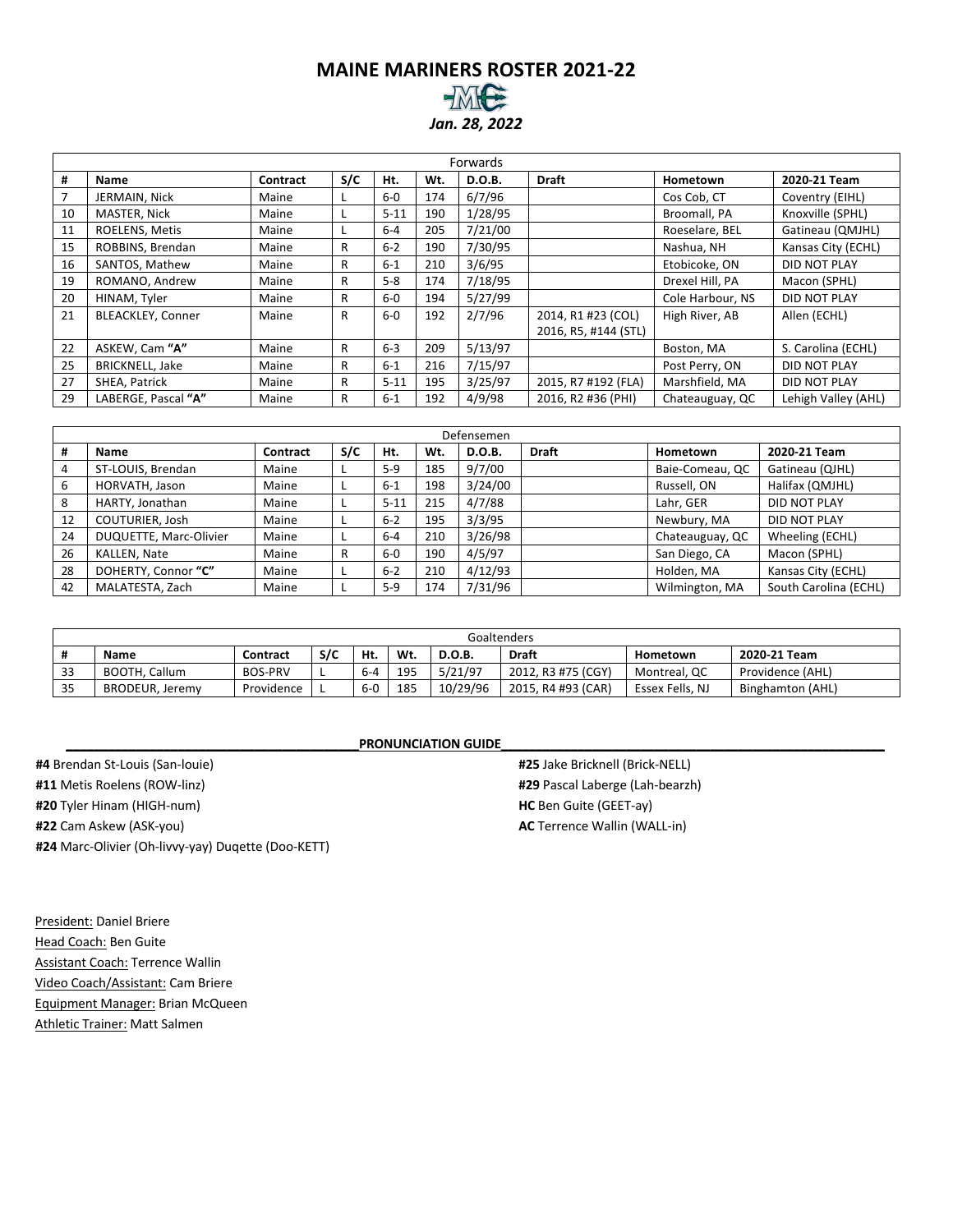# MAINE MARINERS PLAYER BIOS 2021-22 MAINE MARINERS PLAYER BIOS 2021-22

| <u>Notes:</u> Father, Brian has been equipment manager for Baie-Comeau Drakkar since 1997 | PRO/ECHL/MARINERS CAREER | <b>21-22 MARINERS</b> | 20-21 GATINEAU (QIHL) | IMIHL CAREER            | 19-20 BAE1-COMEAU (QM)HL | <b>18-19 BAEI-COMEAU (QM)HL</b> | <b>17-18 SOREL-TRACY (OCHL)</b> | <b>Rookie</b> * | #4 BRENDAN ST-LOUIS Defenseman I-l Baei-Gomeau, 00.15918519/7/00(λge 21) |
|-------------------------------------------------------------------------------------------|--------------------------|-----------------------|-----------------------|-------------------------|--------------------------|---------------------------------|---------------------------------|-----------------|--------------------------------------------------------------------------|
|                                                                                           |                          |                       |                       | န္မ                     |                          | <u>ین</u>                       | ఴ                               | 号               |                                                                          |
|                                                                                           |                          |                       |                       | دا                      |                          | دے                              |                                 | G               |                                                                          |
|                                                                                           |                          |                       |                       | ದ                       |                          |                                 | ವ                               |                 |                                                                          |
|                                                                                           |                          |                       |                       |                         | ص                        |                                 |                                 |                 |                                                                          |
|                                                                                           |                          |                       |                       | င္ယြ                    |                          | ಹ                               | 54                              | <b>MIN</b>      |                                                                          |
|                                                                                           |                          |                       |                       | $\overline{\mathbf{z}}$ |                          |                                 |                                 | PLIY            |                                                                          |
|                                                                                           |                          |                       |                       | Ō                       |                          |                                 |                                 |                 |                                                                          |
|                                                                                           |                          |                       |                       | Ō                       |                          | $\overline{\phantom{0}}$        |                                 | N               |                                                                          |
|                                                                                           |                          |                       |                       | Ō                       |                          | $\overline{\phantom{0}}$        |                                 |                 |                                                                          |
|                                                                                           |                          |                       |                       | Ō                       |                          | $\overline{\phantom{0}}$        |                                 | <u>РИМ</u>      |                                                                          |

| lis only BCHL season (2015-16), FCAC All-Academic all four years at Quiminizion | <u>Notes:</u> Acquired by the Mariners from Fort Wayne in a trade on 1/20/22, led Merritt in goal scoring in | MARINERS CAREER          | PRO/ECHL CAREER (FW) | <b>21-22 MARINERS</b> | 21-22 FORT WAYNE | 20-21 COVENTRY (EIHL) | COLLEGE CAREER | D., (IQ VVCN) CVCV (ACV), | <b>(IQ ASS) ON NIPING (NCAA DI)</b> | 17-18 QUINNIPIAC (NCAA DI) | <b>(IQ NAMPIAC NCAA DI)</b> | 15-16 MERRILL (BCHL) | EHL CAREER              | 14-15 CT OLERS (EHL) | 13-14 CT OILERS (EHL) | PREP HOCKEY CAREER | 13-14 BRUNSWICK SCHOOL (PREP) | 12-13 BRUNSWICK SCHOOL (PREP) | 11-12 BRUNSWICK SCHOOL (PREP) | <b>Rookie</b>            | #7 MICK JERMAIN Forward I L I Cos Cob, CT I 6'0   174  6/7/96 (Age 25) |
|---------------------------------------------------------------------------------|--------------------------------------------------------------------------------------------------------------|--------------------------|----------------------|-----------------------|------------------|-----------------------|----------------|---------------------------|-------------------------------------|----------------------------|-----------------------------|----------------------|-------------------------|----------------------|-----------------------|--------------------|-------------------------------|-------------------------------|-------------------------------|--------------------------|------------------------------------------------------------------------|
|                                                                                 |                                                                                                              | دى                       | یے                   | دے                    | <u>ន</u>         | ದ                     | 忌              | <u>یو</u>                 | S                                   | జ                          | S                           | 54                   | E                       | జ                    | ౚ                     | ຮ                  | Z                             | ಜ                             | ൠ                             | 宅                        |                                                                        |
|                                                                                 |                                                                                                              | $\Rightarrow$            | N                    |                       | N                |                       | ß              | ನ                         | ى                                   | cл                         | 与                           | 53                   | $\overline{\mathbf{5}}$ | $\equiv$             |                       | 32                 | ╛                             | ವ                             | دے                            | l ST                     |                                                                        |
|                                                                                 |                                                                                                              | $\overline{\phantom{0}}$ | ದ                    |                       | ದ                | ನ                     | 25             | صه                        | ى                                   | صه                         | Σ                           | <u>ភ</u>             | R                       | 3ż                   | دے                    | 23                 | ఴ                             | ದ                             | ದ                             | $\Rightarrow$            |                                                                        |
|                                                                                 |                                                                                                              | $\overline{\phantom{0}}$ | ದ                    |                       | ದ                | ದ                     | بت             | 2                         | $\equiv$                            | ≖                          | ణ                           | <u>لہ</u>            | 合                       | ఴౢ                   | ≏                     | 32                 | Ł                             | 2                             | ಹ                             | $\overline{\phantom{a}}$ |                                                                        |
|                                                                                 |                                                                                                              | $\Rightarrow$            | N                    |                       | د٦               | ౼                     | 숪              | ᇹ                         | ನ                                   | ಹ                          | ∞                           | <u>ry</u>            | အ                       | ន្ធ                  | ∞                     |                    |                               |                               |                               | ≧                        |                                                                        |
|                                                                                 |                                                                                                              |                          |                      |                       |                  |                       |                |                           |                                     |                            |                             |                      | И                       | 1                    | دے                    |                    |                               |                               |                               | PLYF                     |                                                                        |
|                                                                                 |                                                                                                              |                          |                      |                       |                  |                       |                |                           |                                     |                            |                             |                      | 4                       | دے                   |                       |                    |                               |                               |                               | $\overline{5}$           |                                                                        |
|                                                                                 |                                                                                                              |                          |                      |                       |                  |                       |                |                           |                                     |                            |                             |                      | N                       | N                    | ∍                     |                    |                               |                               |                               | Ĺ                        |                                                                        |
|                                                                                 |                                                                                                              |                          |                      |                       |                  |                       |                |                           |                                     |                            |                             |                      | И                       | ದ                    |                       |                    |                               |                               |                               | J                        |                                                                        |
|                                                                                 |                                                                                                              |                          |                      |                       |                  |                       |                |                           |                                     |                            |                             |                      | И                       | И                    | ∍                     |                    |                               |                               |                               | Шd                       |                                                                        |
|                                                                                 |                                                                                                              |                          |                      |                       |                  |                       |                |                           |                                     |                            |                             |                      |                         |                      |                       |                    |                               |                               |                               |                          |                                                                        |

| #6 JASON HORVATH pefenseman   L   Russel, 0N   6'1   198   3/4/00 (Age 21)                       |            |    |     |    |               |      |   |   |   |     |
|--------------------------------------------------------------------------------------------------|------------|----|-----|----|---------------|------|---|---|---|-----|
| <b>Rookie</b> *                                                                                  | 宅          | G. | E   |    | $\mathbf{u}$  | PLYF | G | P | ص | PIM |
| 17-18 SHAWINIGAN (QMJHL)                                                                         | 48         | دے |     |    |               |      |   |   |   |     |
| <b>UNDERVALAGEMENT</b>                                                                           | <u>မှာ</u> |    |     |    | ین<br>صا      | ور   | ∍ |   |   | ್   |
| <b>UNIVAL SOLITARY (QMIHL)</b>                                                                   |            |    | ಕ   | ಹ  | 88            |      |   |   |   |     |
| 20-21 HALIFAX (QMJHL) "A"                                                                        |            |    |     | ಹ  | $\frac{4}{5}$ |      |   |   |   |     |
| OMIHL CAREER                                                                                     | <b>209</b> | Ia | ပြီ | 12 | 冨             | احى  | Ō |   |   | Ō   |
| <b>21-22 MARINERS</b>                                                                            |            |    |     |    |               |      |   |   |   |     |
| PRO/ECHL/MARINERS CAREER                                                                         | N          |    | la  |    | Ħ             |      |   |   |   |     |
| <u>Notes:</u> Had three assists in the Mariners two preseason games (10/15 vs. WOR, 10/16 @ WOR) |            |    |     |    |               |      |   |   |   |     |

| <u>Notes:</u> Signed with Mariners on 1/27/22 | MARINERS CAREER | PRO/ECHL CAREER (KZO) | <b>21-22 MARINERS</b> | 21-22 RNIERE-DU-LOUP (LNAH) | 19-20 Fehervar av 19 (Ebel) | 18-81 GEHERVAR AVI9 (EBEL) | 17-18 FEHERVAR AV19 (EBEL) | 16-TY HELBRONNER (DEL2) | 16-17 OLYMPIJA LJUBLJANA (EBEL) | 15.51 SERVICE Magnes | 14-15 IF BJORKLOVEN (Hockey Allsvenskan) | 13-14 MORA IK (HockeyAllsvenskan) | 12-13 ANGERS (Ligue Magnus) | 11-12 KALAMAZ00 | COLLEGE CAREER | 1-12 CMV OF NFW BROKSWICK (CLS) | 10 III DININ SENEW BROKSWICK (CCC) | 09-10 UNIV OF NEW BRUNSWICK (CIS) | 08-09 UNIV OF NEW BRUNSWICK (CIS) | WHL CAREER      | OP-08 EVERELT (WHL) "C" | OG-07 EVERETT<br><b>A, (THM).</b> | OS-06 EVERETT (WHL) | 04-05 EVERETT<br>(HM) |    | #8<br><b>JONATHAN HARTY Defenseman   L   Lahr, GER   571   216   4/7/88 (Age 33)</b> |
|-----------------------------------------------|-----------------|-----------------------|-----------------------|-----------------------------|-----------------------------|----------------------------|----------------------------|-------------------------|---------------------------------|----------------------|------------------------------------------|-----------------------------------|-----------------------------|-----------------|----------------|---------------------------------|------------------------------------|-----------------------------------|-----------------------------------|-----------------|-------------------------|-----------------------------------|---------------------|-----------------------|----|--------------------------------------------------------------------------------------|
|                                               |                 | دے                    |                       | $\equiv$                    | జ                           | ని                         | జ                          | 29                      | జ                               | 22                   | ಹ                                        | 4                                 | ಹ                           | دے              | ၼ              | 29                              | 28                                 | ಹ                                 | 29                                | <b>246</b>      | ඍ                       | ¥                                 | జ                   | జ                     | 宅  |                                                                                      |
|                                               |                 | $\blacksquare$        |                       |                             | دے                          | cл                         | N                          | د٦                      | cл                              | دے                   | 0                                        | دے                                | د٦                          | $\blacksquare$  | 20             |                                 | сπ                                 | ᆋ                                 | د                                 | Ľ               |                         | ال                                | دے                  | د٦                    | G  |                                                                                      |
|                                               |                 | $\blacksquare$        |                       |                             | ິ                           | ವ                          | ನ                          | ᇊ                       | $\infty$                        | ᇹ                    | ິ                                        | ౚ                                 | ص                           | 0               | ឌ              | 20                              | Ħ                                  | ⋍                                 |                                   | 12              | ڇ                       | ಹ                                 | $\bullet$           | ص                     | ∍  |                                                                                      |
|                                               |                 | $\blacksquare$        |                       | د٦                          | ص                           | ಹ                          | Ħ                          | ⇒                       | ವ                               | ವ                    | 5                                        | ص                                 | $\equiv$                    | $\Rightarrow$   | 2              | 2                               | ಹ                                  | ᇘ                                 | ⋍                                 | 旨               | ਨੀ                      | జ                                 | ⋍                   | $\equiv$              | ᅮ  |                                                                                      |
|                                               |                 | <b>Ich</b>            |                       | →                           | œ                           | ෫                          | 23                         | జ                       | N                               | お                    | И                                        | ട                                 | జ                           | ದ               | 263            | ఙ                               | 言                                  | జ                                 | జ                                 | 皀               | 퓮                       | g                                 | 3                   | 忐                     | ₹  |                                                                                      |
|                                               |                 | ما                    |                       |                             |                             | c                          |                            | c                       |                                 | c                    | حە                                       | ಲ                                 | æ                           | ∾               | N              | ⋼                               | حه                                 | دے                                | c                                 | Ā               | ┶                       | 73                                | A                   | $\overline{ }$        | MИ |                                                                                      |
|                                               |                 | Ō                     |                       |                             |                             | یہ                         |                            | ∾                       |                                 |                      | ∍                                        | ∍                                 | Ν                           | ∍               | ↳              | ∾                               | ∍                                  | D                                 | ∾                                 | ь               | ∾                       |                                   |                     | D                     | c  |                                                                                      |
|                                               |                 | Ō                     |                       |                             |                             | ∍                          |                            | ┶                       |                                 |                      | ∍                                        |                                   | حە                          | ∍               | 1ā             | ┶                               | دے                                 |                                   | N                                 | l-ba            | دى                      | $\bullet$                         |                     | ∍                     | ↘  |                                                                                      |
|                                               |                 | Ō                     |                       |                             |                             | یہ                         |                            | P                       |                                 | ゝ                    | ∍                                        |                                   |                             | ⋼               | И              | P                               | ىئ                                 |                                   | ▲                                 | lO <sub>O</sub> | دی                      |                                   | ∾                   | ⋼                     | ᠊ᢦ |                                                                                      |
|                                               |                 | ∍                     |                       |                             |                             | ゝ                          |                            | ∞                       |                                 | 9                    | ∾                                        | ă                                 | 54                          | ∍               | 与              | 20                              | ದ                                  | Ħ                                 | c                                 | N               | ౚ                       | ಡ                                 | ∞                   | ∍                     | MМ |                                                                                      |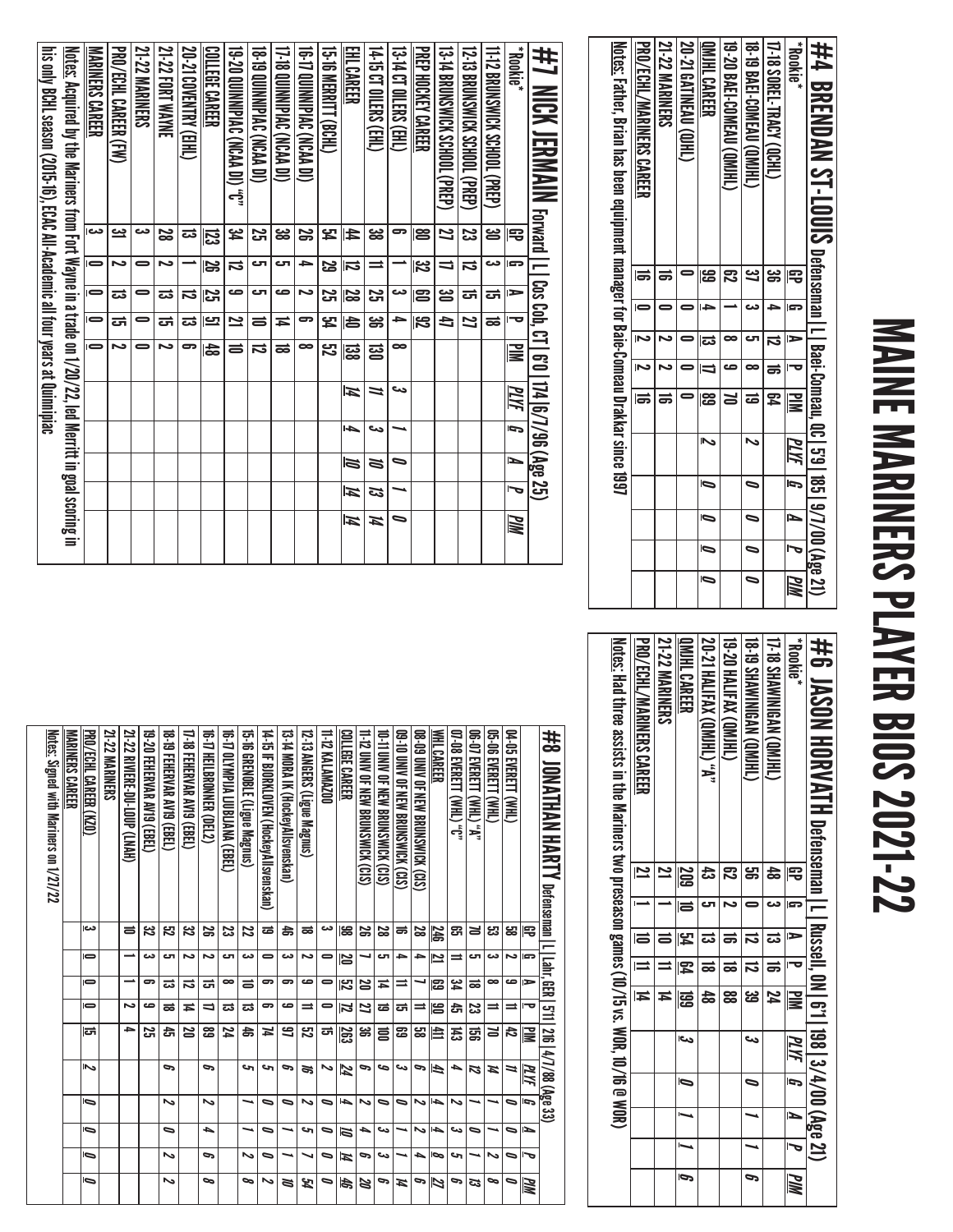| 39 GP), missed majority of 19-20 with wrist injury, played 20-21 with Knoxville Ice Bears (SPHL)<br>@ MAN, first pro goal on 3/30/19 @ ADK, was 10th in Hockey East freshman scoring in 15-16 (24 pts in | <u>Notes</u> : Signed with Mariners out of U-Mass Lowell at end of 18-19, first pro point with assist on 3/24/19<br>ECHL/MARINERS CAREER | AHL CAREER | <b>PRO CAREER</b>       | 21-22 SPRINGFIELD (AHL) | 21-22 LEHIGH VALLEY (AHL) | <b>21-22 MARINERS</b> | 20-21 KNOXVILLE (SPHL) | <b>19-20 MARINERS</b> | <b>18-TO MARINERS</b> | COLLEGE CAREER | 18. IN NASS LOWELL (NCAA DI) | 17-18 DMASS LOWELL (NCAA DI) | 16 T/ UMASS LOWELL (NCAA DI) | 15.5 DINASS LOWELL (NCAN DI) | USHL CAREER | T4: 15 DHY (USHL) | 13-14 CEDAR RAPIDS (USHL) | <b>Rookie</b> *          | #10 MCM MASTER reratal Li as of the factor of MASTER For the factor of the 10.728/89.06 |
|----------------------------------------------------------------------------------------------------------------------------------------------------------------------------------------------------------|------------------------------------------------------------------------------------------------------------------------------------------|------------|-------------------------|-------------------------|---------------------------|-----------------------|------------------------|-----------------------|-----------------------|----------------|------------------------------|------------------------------|------------------------------|------------------------------|-------------|-------------------|---------------------------|--------------------------|-----------------------------------------------------------------------------------------|
|                                                                                                                                                                                                          | یع                                                                                                                                       | دہ         | ಜ                       |                         |                           | జ                     | ၼ                      | ౚ                     | $\infty$              | 唇              | ݺ                            | ڇ                            | 농                            | జ                            | ಜ           | ൠ                 | И                         | 電                        |                                                                                         |
|                                                                                                                                                                                                          | $\overline{\bf 5}$                                                                                                                       |            | ನ                       |                         | -                         | 8                     | $\infty$               |                       | دے                    | <u>بہ</u>      | ౚ                            | دے                           | د                            | ∞                            | Z           | ಜ                 | د                         | G                        |                                                                                         |
|                                                                                                                                                                                                          | $\overline{\overline{\bf s}}$                                                                                                            |            | 12                      |                         |                           | ᇹ                     | ᇹ                      | -                     | د                     | Ł              | ᇹ                            | ᇹ                            | ⋍                            | ಹ                            | 52          | ಹ                 | ص                         | ►                        |                                                                                         |
|                                                                                                                                                                                                          | $\overline{\overline{\overline{z}}}$                                                                                                     |            | $\overline{\mathbf{z}}$ | -                       | 0                         | 24                    | <u>ន</u>               |                       |                       | ၼ              | ᇹ                            | ವ                            | ದ                            | 24                           | ပ္ပြာ       | 42                | ವ                         | $\overline{\phantom{a}}$ |                                                                                         |
|                                                                                                                                                                                                          |                                                                                                                                          |            | ಹ                       |                         |                           | ಹ                     | 2                      | د٦                    |                       | ݠ              | ᇹ                            | ಜ                            | ఆ                            | ᇹ                            | 72          | ಹ                 | ⇒                         | ≧                        |                                                                                         |
|                                                                                                                                                                                                          |                                                                                                                                          |            |                         |                         |                           |                       |                        |                       |                       |                |                              |                              |                              |                              |             |                   |                           | PLYF                     |                                                                                         |
|                                                                                                                                                                                                          |                                                                                                                                          |            |                         |                         |                           |                       |                        |                       |                       |                |                              |                              |                              |                              | ๛           | ∾                 |                           | G                        |                                                                                         |
|                                                                                                                                                                                                          |                                                                                                                                          |            |                         |                         |                           |                       |                        |                       |                       |                |                              |                              |                              |                              | احى         | حە                |                           | L                        |                                                                                         |
|                                                                                                                                                                                                          |                                                                                                                                          |            |                         |                         |                           |                       |                        |                       |                       |                |                              |                              |                              |                              |             |                   |                           | 宝                        |                                                                                         |
|                                                                                                                                                                                                          |                                                                                                                                          |            |                         |                         |                           |                       |                        |                       |                       |                |                              |                              |                              |                              | И           | Ħ                 |                           | MМ                       |                                                                                         |

| #12_00SH COUTURIER petenseman I I Newbury. MA I 6'2   195   3/3/95 (Age 26)                                             |            |                         |                         |                    |                         |       |                          |                          |                          |    |
|-------------------------------------------------------------------------------------------------------------------------|------------|-------------------------|-------------------------|--------------------|-------------------------|-------|--------------------------|--------------------------|--------------------------|----|
|                                                                                                                         | 宅          | l gra                   | $\Rightarrow$           | l-o                | $\overline{\mathbb{R}}$ | PLIYE | $\overline{p}$           | ь                        |                          | PM |
| <b>12-13 DES MOINES (USHL)</b>                                                                                          |            |                         |                         |                    | ∞                       |       |                          |                          |                          |    |
| <b>CHASIC SHOWES (DSHL)</b>                                                                                             | జ          | دے                      | ᇹ                       | ವ                  | ෂ                       |       |                          |                          |                          |    |
| USHL CAREER                                                                                                             | 忐          | دے                      | ⇒                       | И                  | $\overline{\Xi}$        |       |                          |                          |                          |    |
| 14-15 BOSTON IR BRUINS (CSPHL Premier)   49                                                                             |            | ಕ                       | $\overline{z}$          | ఴ                  | డ్డ                     | دے    | $\overline{\phantom{0}}$ | $\overline{\phantom{0}}$ | $\overline{\phantom{0}}$ |    |
| 15-16 BOSTON COLLEGE (NCAN DI)                                                                                          | ی<br>د     | ぃ                       | ÷                       | 5                  | 74                      |       |                          |                          |                          |    |
| <b>16-T UMASS CNCAA DIS</b>                                                                                             |            | $\equiv$                | 0                       | 0                  | =                       |       |                          |                          |                          |    |
| 17-18 UMASS (NCAA DI)                                                                                                   | జ          | N                       | ಪ                       | ਨ                  | ಼                       |       |                          |                          |                          |    |
| <b>COLLEGE CAREER</b>                                                                                                   | Z          | ÷                       | $\overline{\mathbf{u}}$ | $\bar{\mathbf{z}}$ | ௐ                       |       |                          |                          |                          |    |
| <b>18-TO WHEELING</b>                                                                                                   | <u>یع</u>  |                         |                         | N                  | ದ                       |       |                          |                          |                          |    |
| <b>SATINAMERS</b>                                                                                                       | ಹ          | N                       | $\infty$                | $\equiv$           | ៑                       |       |                          |                          |                          |    |
| <b>19-20 MARINERS</b>                                                                                                   | <u>ភ្ន</u> |                         |                         | د                  | 5                       |       |                          |                          |                          |    |
| <b>21-22 MARINERS</b>                                                                                                   | دى         |                         |                         |                    |                         |       |                          |                          |                          |    |
| <b>PRO/UCHL CAREER (WHE, MNE)</b>                                                                                       | ಡ          | 5                       | $\equiv$                | ಪ                  |                         |       |                          |                          |                          |    |
| <b>MARINERS CAREER</b>                                                                                                  | đ          | $\overline{\mathbf{5}}$ | $\equiv$                | ಹ                  | $\overline{1}$          |       |                          |                          |                          |    |
| <u>Notes:</u> Originally acquired by the Mariners from Wheeling in Feb. 2019, playing his final game as a Nailer at the |            |                         |                         |                    |                         |       |                          |                          |                          |    |
| Cross Insurance Arena on 2/10/19, DNP in 2020-21, signed with the Mariners on Jan. 3, 2021                              |            |                         |                         |                    |                         |       |                          |                          |                          |    |

| #11 MEIIS ROFLENS Forward I I Rosselars, BEI   6'4   205   1/21/00 (Age 21)                                       |                  |     |                         |                   |                |      |    |                          |                          |    |
|-------------------------------------------------------------------------------------------------------------------|------------------|-----|-------------------------|-------------------|----------------|------|----|--------------------------|--------------------------|----|
| <b>Rookie</b> *                                                                                                   | 吊                | E.  | E                       |                   | Ξ              | PLYF | Ī, | N                        |                          | ЫM |
| 17-18 GATINEAU (QMJHL)                                                                                            | 5g<br>ما         |     |                         | <sub>ਯ</sub>      |                | Ŝ    |    |                          |                          |    |
| <b>18-19 GATINEAU (QMIHL)</b>                                                                                     | ౙ                | ಹ   | S                       | #                 | <u>یع</u>      | c    | ๑  | $\overline{\phantom{0}}$ | $\overline{\phantom{0}}$ | Þ  |
| 19-20 GATINEAU (QM)HL) "A"                                                                                        | පු<br>ප          | ಹ   | ఴ                       | 5                 | 2              |      |    |                          |                          |    |
| <b>20-21 GATINEAU (QMJHL) "A"</b>                                                                                 | <u>س</u>         | ವ   |                         | 25                | ದ              | ┶    |    |                          |                          |    |
| QMJHL CAREER                                                                                                      | $\frac{214}{11}$ | ပြီ | $\overline{\mathbf{z}}$ | <br> 36   <br> 30 |                | И    |    | الى                      | ł                        | Ī  |
| <b>21-22 MARINERS</b>                                                                                             |                  |     |                         | cл                |                |      |    |                          |                          |    |
| PRO/ECHL/MARINERS CAREER                                                                                          | Z                |     |                         | $\overline{5}$    | $\overline{a}$ |      |    |                          |                          |    |
| <u>Notes:</u> Signed with the Mariners during the holiday break, has a younger brother Milo, playing in the Q for |                  |     |                         |                   |                |      |    |                          |                          |    |
| Sherbrooke (6'6, 207 lbs)                                                                                         |                  |     |                         |                   |                |      |    |                          |                          |    |

| #15 BRENDAN ROBBINS Forward I R I Nashua, NH I 6'2   190   6/30/95 (Age 26)                                     |         |          |          |                |               |      |    |   |     |    |
|-----------------------------------------------------------------------------------------------------------------|---------|----------|----------|----------------|---------------|------|----|---|-----|----|
| <b>Rookie*</b>                                                                                                  | 号       | <b>G</b> | ⋗        | ⊢              | $\frac{1}{2}$ | PLYF | Ī, | L | J   | MM |
| 13-14 ISLANDERS HC (USPHL Premier)                                                                              | 20      | ິ        |          | ದ              | N             |      |    |   |     |    |
| 14-15 ISLMMDERS HC (USPHL Premier)                                                                              | ൠ       | ಹ        | န္တ      | 44             | 28            | ▲    |    | ゝ | دے  | ~  |
| <b>USPHL Premier CAREER</b>                                                                                     | ă       | 74       | یں<br>ما | Ľ              | $\frac{4}{8}$ | Í    |    | へ | احى | へ  |
| 15-16 UNIVERSITY OF MAINE(NCAA DI)                                                                              | ఴ       | →        |          | =              | →             |      |    |   |     |    |
| 16-17 UNIVERSITY OF MAINE (NGAA DI)                                                                             | یم<br>4 | ິ        | ದ        | ಹ              | ವ             |      |    |   |     |    |
| 17-18 UNIVERSITY OF MAINE (NCAA DI)                                                                             | ین      |          | ៛        | 2              | 20            |      |    |   |     |    |
| 18-SININERSILLA DE MAINE (NCAA DI)                                                                              | ఴ       | ص        | ى        | ≖              | 74            |      |    |   |     |    |
| <b>COLLEGE CAREER</b>                                                                                           | 忎       | ఴ        | دى<br>ص  | සි             | 2             |      |    |   |     |    |
| <b>18-DO CAHLELD (AHL)</b>                                                                                      |         |          | 0        | 0              |               |      |    |   |     |    |
| <b>UP-20 EVANSVILLE (SPHL)</b>                                                                                  | ≏       |          |          | N              |               |      |    |   |     |    |
| 20-21 KANSAS CITY                                                                                               | دە      |          | 0        |                | 5             |      |    |   |     |    |
| <b>21-22 MARINERS</b>                                                                                           | 2       | N        | 5        | $\bullet$      | $\bullet$     |      |    |   |     |    |
| <b>PRO CAREER</b>                                                                                               | 므       | دم       | ဓာ       | ص              | Ħ             |      |    |   |     |    |
| AHL CAREER                                                                                                      |         | -        |          | $\blacksquare$ |               |      |    |   |     |    |
| ECHL CAREER (KC, MNE)                                                                                           | ຂ       | دى       | G        | ص              | Ħ             |      |    |   |     |    |
| MARINERS CAREER                                                                                                 | 2       | N        | ဓာ       | $\bullet$      | $\infty$      |      |    |   |     |    |
| <u>Notes:</u> Was in camp on a tryout, played at UMaine while Ben Guite was an Assistant, then Associate Coach, |         |          |          |                |               |      |    |   |     |    |
| first UMaine alum (along with Tralmaks) to play for Mariners                                                    |         |          |          |                |               |      |    |   |     |    |
|                                                                                                                 |         |          |          |                |               |      |    |   |     |    |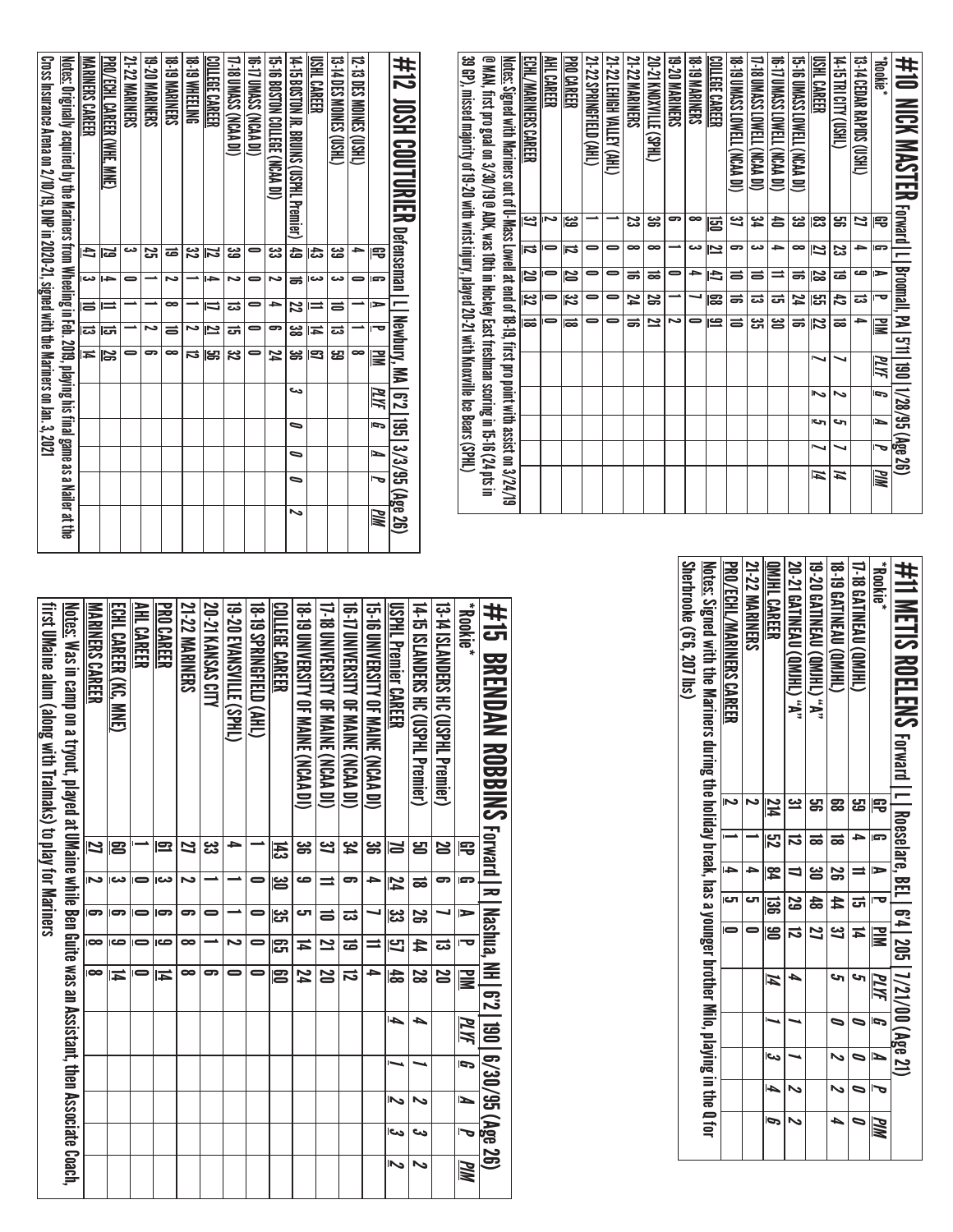| #16 MATHEW SAMTOS Forward I R I Ecorione, 0N I 6:1 183   3/16/95 (Age 26)                                       |     |          |               |                         |               |      |    |    |    |             |
|-----------------------------------------------------------------------------------------------------------------|-----|----------|---------------|-------------------------|---------------|------|----|----|----|-------------|
| <b>Rookie</b> *                                                                                                 | 묵   | s        | $\Rightarrow$ |                         | $\mathbf{r}$  | PLYF | Ī, | Ł  |    | <b>MI</b> d |
| 12-13 BRAMPTON (OHL)                                                                                            | 9   |          | $\bullet$     | ದ                       | 74            | حہ   | 0  | 0  | 0  | 0           |
| 13-14 NORTH BAY (OHL)                                                                                           | ఔ   | 5        | ∞             | ≖                       | $\frac{4}{5}$ | 22   | ぃ  | دے | حه | m           |
| (THO) APB HINDIN SI+1                                                                                           | Ξ   |          | ಹ             | ಜ                       | ਲੈ            | ল    | P  |    |    | 。           |
| 15-16 NORTH BAY (OHL) "A"                                                                                       | 54  | <u>ន</u> | 놈             | ෂ                       | Z             | ≒    | S  | 9  | =  | m           |
| <b>OHL CAREER</b>                                                                                               | 55  | ပ္ပာ     | И             | 囚                       | gg            | 33   | ದ  | Ģ  |    | 12          |
| 16-17 TOLEDO                                                                                                    | 숩   | 5        | ິ             | ನ                       | یب<br>ان      |      |    |    |    |             |
| 18-19 RYERSON UNIV. (USPORTS)                                                                                   | వ్ల | ಜ        | 20            | සි                      | ∞             | حہ   |    | دے | حه | P           |
| 19-20 RYERSON ONIX (USDORTS)                                                                                    | 2s  | ದ        | 2             | ఴ                       | ఴౢ            | c    | دى | ┶  |    | $\sim$      |
| <b>21-22 MARINERS</b>                                                                                           | S   | ನ        | ವ             | 74                      | یب<br>ڈن      |      |    |    |    |             |
| 21-22 SPRINGFIELD (AHL)                                                                                         |     |          |               |                         | ≏             |      |    |    |    |             |
| PRO CAREER                                                                                                      | 2   | ಹ        | ಹ             | <u>یہ</u>               | 72            |      |    |    |    |             |
| <b>AHL CAREER (SPR)</b>                                                                                         |     |          |               |                         | ŀ             |      |    |    |    |             |
| ECHL CAREER (TOL, MNE)                                                                                          |     | ಹ        | ಹ             | ఴ                       | င္ထာ          |      |    |    |    |             |
| MARINERS CAREER                                                                                                 | 8Z  | 瓦        | ನ             | $\overline{\mathbf{z}}$ | <u>ಜ</u>      |      |    |    |    |             |
| <u>Notes:</u> Averaged over a point-per-game in final season with North Bay, also serving as alternate captain, |     |          |               |                         |               |      |    |    |    |             |
| prior ECHL experience w/Toledo in 16-17, loaned to Springfield for 2 games on New Year's Day                    |     |          |               |                         |               |      |    |    |    |             |

| <u>Notes:</u> Signed with the Mariners on 1/14/22, won Memorial Cup championship in 2019 | PRO/ECHL/MARINERS CAREER | <b>21-22 MARINERS</b> | 21-22 ACADIA UNIV (USPORTS) | <b>20-21 ACADIA UNIV (USPORTS)</b> | <b>OMIHL CAREER</b>     | 19-20 CAPE BRETON (QMJHL) | 19-20 BOOKN-NORANDA (GINTEL) | 18-19 ROUYN-NORANDA (QMHL) | 17-18 ROUYN-NORANDA (QMHL) | 16-17 ROUYN-NORANDA (QMIHL) | <b>Rookie*</b> | #20 TYLER HINAM Forward   R   Cole Harbour, NS   6'1   194   5/27/99 (Age 22) |
|------------------------------------------------------------------------------------------|--------------------------|-----------------------|-----------------------------|------------------------------------|-------------------------|---------------------------|------------------------------|----------------------------|----------------------------|-----------------------------|----------------|-------------------------------------------------------------------------------|
|                                                                                          |                          |                       |                             |                                    | 241                     | 2                         | జ                            | 3                          | <mark>ය</mark>             | 5                           | 宅              |                                                                               |
|                                                                                          |                          |                       |                             |                                    | $\overline{\mathbb{E}}$ |                           | ಹ                            | 22                         | ವ                          |                             | s              |                                                                               |
|                                                                                          |                          |                       |                             |                                    | ၕ                       | ಕ                         | S                            | 22                         | န္တ                        |                             |                |                                                                               |
|                                                                                          |                          |                       | د                           |                                    | ឌ្ញ                     | N                         | <u>ದ್ದ</u>                   | Ħ                          | ఴ                          | ದ                           |                |                                                                               |
|                                                                                          | $=$                      |                       |                             |                                    | $ \vec{z} $             | 28                        | $\overline{\mathbf{f}}$      | 푽                          | 5g                         | S                           | $\geq$         |                                                                               |
|                                                                                          |                          |                       |                             |                                    | th                      |                           | 11                           | B                          |                            | ದ                           | MИ             |                                                                               |
|                                                                                          |                          |                       |                             |                                    | احى                     |                           |                              |                            |                            |                             | ŋ              |                                                                               |
|                                                                                          |                          |                       |                             |                                    | Ō                       |                           |                              | g,                         | دے                         |                             | N              |                                                                               |
|                                                                                          |                          |                       |                             |                                    | И                       |                           | Ø,                           | N                          | دە                         |                             | Į              |                                                                               |
|                                                                                          |                          |                       |                             |                                    | 72                      |                           | N                            | N                          | ゝ                          |                             | МM             |                                                                               |

| All-American, played with F Nick Master at La Salle and D Nate Kallen last season in Macon<br>led all of Dilli in scoring as a junior and section school of Genesso, two-time AHCA<br><u>Notes:</u> Scored first ECHL goal on 10/31/21 vs. REA, signed with Mariners out of SUNY Geneseo in July 2020, | PRO/ECHL/MARINERS CAREER<br>74 | 21-22 MARINERS<br>24 | 20-21 MACON (SPHL)<br>జ  | 20-21 HONTSVILLE (SPHL) | <b>COLLEGE CAREER</b><br>₹ | 19-20 SUNY GENESEO (NCAA DIII) "A"<br>2 | 18. UNIVERSION VERVESS (NCAA DIII)<br>ಜ | 17-18 SUNY GENESEO (NCAA DIII)<br>ಜ | <b>16-17 SONY GENESED (NCAN DILI)</b><br>2 | NAHL CAREER<br>긂 | <b>G-BIONACIONAL CARELY</b><br>2 | (THYN) NMOLSNHOI'SL-t<br>జ | PREP CAREER<br>ఆ | 13-14 LA SALLE COLLEGE HIGH (PREP)<br>ص | 12-23 Deep (Pres High High Court)<br>ᇹ | 11-12 LA SALLE COLLEGE HIGH (PREP)<br>⇒ | <b>Pookie</b><br>Ρ | #19 ANDREW ROMANO Forward I RI Drexel Hill, PA [ 58   174   7/18/95 (Age 26) |
|--------------------------------------------------------------------------------------------------------------------------------------------------------------------------------------------------------------------------------------------------------------------------------------------------------|--------------------------------|----------------------|--------------------------|-------------------------|----------------------------|-----------------------------------------|-----------------------------------------|-------------------------------------|--------------------------------------------|------------------|----------------------------------|----------------------------|------------------|-----------------------------------------|----------------------------------------|-----------------------------------------|--------------------|------------------------------------------------------------------------------|
|                                                                                                                                                                                                                                                                                                        | $\rightarrow$                  | ٠                    | ٠                        | دے                      | జ                          | Ħ                                       | ᇹ                                       | 5                                   | ص                                          | 74               | ⇒                                |                            | یے               | ದ                                       | ವ                                      | 5                                       | ᇛ                  |                                                                              |
|                                                                                                                                                                                                                                                                                                        |                                |                      |                          | N                       | ౙ                          | 42                                      | 42                                      | یت                                  | ⇉                                          | ౻                | జ                                | ⇛                          | ±                | ದ                                       | 20                                     | $\infty$                                | ь                  |                                                                              |
|                                                                                                                                                                                                                                                                                                        | cл                             | ال                   |                          | ى                       | ≡                          | ఴౢ                                      | ద్ర                                     | ݺ                                   | జ                                          | ႜၕ               | ൠ                                | 74                         | Z                | జ                                       | ಜ                                      | Ħ                                       | Ō                  |                                                                              |
|                                                                                                                                                                                                                                                                                                        | a.                             | ᆋ                    | ವ                        | 5                       | يد<br>4                    | ಹ                                       | N                                       | 5                                   | $\equiv$                                   | ಜ                | Ħ                                | 74                         | Ħ                | N                                       | ∞                                      | 5                                       | l≣                 |                                                                              |
|                                                                                                                                                                                                                                                                                                        |                                |                      | ゝ                        |                         |                            |                                         |                                         |                                     |                                            | Ģ                | P                                |                            |                  |                                         |                                        |                                         | <u>МИ</u>          |                                                                              |
|                                                                                                                                                                                                                                                                                                        |                                |                      | ⋼                        |                         |                            |                                         |                                         |                                     |                                            |                  |                                  |                            |                  |                                         |                                        |                                         | 5                  |                                                                              |
|                                                                                                                                                                                                                                                                                                        |                                |                      | ۰                        |                         |                            |                                         |                                         |                                     |                                            | اص               | دے                               |                            |                  |                                         |                                        |                                         | Þ                  |                                                                              |
|                                                                                                                                                                                                                                                                                                        |                                |                      | $\overline{\phantom{0}}$ |                         |                            |                                         |                                         |                                     |                                            | l-ba             | ┶                                |                            |                  |                                         |                                        |                                         | J                  |                                                                              |
|                                                                                                                                                                                                                                                                                                        |                                |                      | ۰                        |                         |                            |                                         |                                         |                                     |                                            | l-ba             | ┶                                |                            |                  |                                         |                                        |                                         | MМ                 |                                                                              |

| 井21 CONNER BLEACKLEY Forward In ligh River, AB [5]11 195 [27/96 (Age 25)                                                 |     |          |               |               |               |    |     |   |    |    |
|--------------------------------------------------------------------------------------------------------------------------|-----|----------|---------------|---------------|---------------|----|-----|---|----|----|
|                                                                                                                          | 厇   | G        | $\Rightarrow$ | ∣−⊌           | ₩W            | ΜЫ | Đ   | ь | J  | WМ |
| 11-12 RED DEER (WHL)                                                                                                     | ಹ   | د٦       | 0             | N             | 9             |    |     |   |    |    |
| 12-13 RED DEER (WHL)                                                                                                     | ຘ   | مە       | ص             | ಹ             | 23            | م  | N   |   | دى | ∍  |
| <b>13 HIVA DEER (NHL)</b> 0                                                                                              | ⊒   | ಜ        | یئ            | జె            | ढ़            |    |     |   |    |    |
| 14-15 RED DEER (WHL) "C"                                                                                                 | 므   | 2        | 22            | 숩             | 숩             | ى  |     |   | Ν  | ┶  |
| 15-16 RED DEER (WHL) "A"                                                                                                 | සූ  | ದ        | یئ            | ඝ             | ढ़            |    |     |   |    |    |
| <b>WHL CAREER</b>                                                                                                        | 259 | ළ        | 旨             | జె్           | 扈             | И  | احى | ञ | ات | ┶  |
| TG-T7 CHICAGO (AHL)                                                                                                      | ਨੋ  | Z        | $\bullet$     | ᇹ             | $\infty$      | ∾  | ∍   | ⋼ | ۰  | ౪  |
| 16-17 MISSOURI                                                                                                           | Ħ   |          | ᇹ             | ⇉             | Ħ             |    |     |   |    |    |
| 17-18 CHICAGO (AHL)                                                                                                      |     | 0        |               |               | ىم            |    |     |   |    |    |
| (THE) OINDUNT WIS SI-10                                                                                                  | ಪ   |          | 0             |               |               |    |     |   |    |    |
| 17-18 TULSA                                                                                                              | 습   | ಹ        | ಹ             | జ             | జ             |    |     |   |    |    |
| <b>(THY) OINQLINY NYS 61-81</b>                                                                                          | 9   | ౮        | ⋍             | ಹ             | ಜ             |    |     |   |    |    |
| <b>0HVOI 07-61</b>                                                                                                       | ಹ   | ≏        | ص             | ಪ             | ≏             |    |     |   |    |    |
| 19-20 TEXAS (AHL)                                                                                                        | ᇹ   | دے       | د٦            | c             | ິ             |    |     |   |    |    |
| <b>19-20 MARINERS</b>                                                                                                    | ದ   | ω٦       | cл            | ᇹ             | ≖             |    |     |   |    |    |
| 19-20 HARTFORD (AHL)                                                                                                     |     | 0        | 0             | 0             | د٦            |    |     |   |    |    |
| 20-21 Allen                                                                                                              | జ   | د        | cл            | ص             | ⇉             |    |     |   |    |    |
| <b>21-22 MARINERS</b>                                                                                                    | 23  | دى       | →             |               | ಜ             |    |     |   |    |    |
| PRO CAREER                                                                                                               | 280 | ပ္လာ     | ħ             | に             | 21            |    |     |   |    |    |
| AHL CAREER (CHI, SA, TEX)                                                                                                | 뎛   | $\equiv$ | 22            | ಜ             | ಜ             |    |     |   |    |    |
| ECHL CAREER (MO, TUL, IDH)                                                                                               | E   | 占        | <b>ZS</b>     | $\frac{3}{4}$ | 區             |    |     |   |    |    |
| MARINERS CAREER                                                                                                          | 43  | lœ       | ص             | ₹             | $\frac{4}{5}$ |    |     |   |    |    |
| <u>Notes:</u> Acquired by the Mariners from Idaho in 3 team deal on 1/14/20, scored a goal in final game before pandemic |     |          |               |               |               |    |     |   |    |    |
| (3/10/20 vs. NOR), ECHL All-Star in 2017-18 w/Tulsa, drafted twice: 2014, R1 #23 by COL & 2016, R5 # 144 by STL          |     |          |               |               |               |    |     |   |    |    |
|                                                                                                                          |     |          |               |               |               |    |     |   |    |    |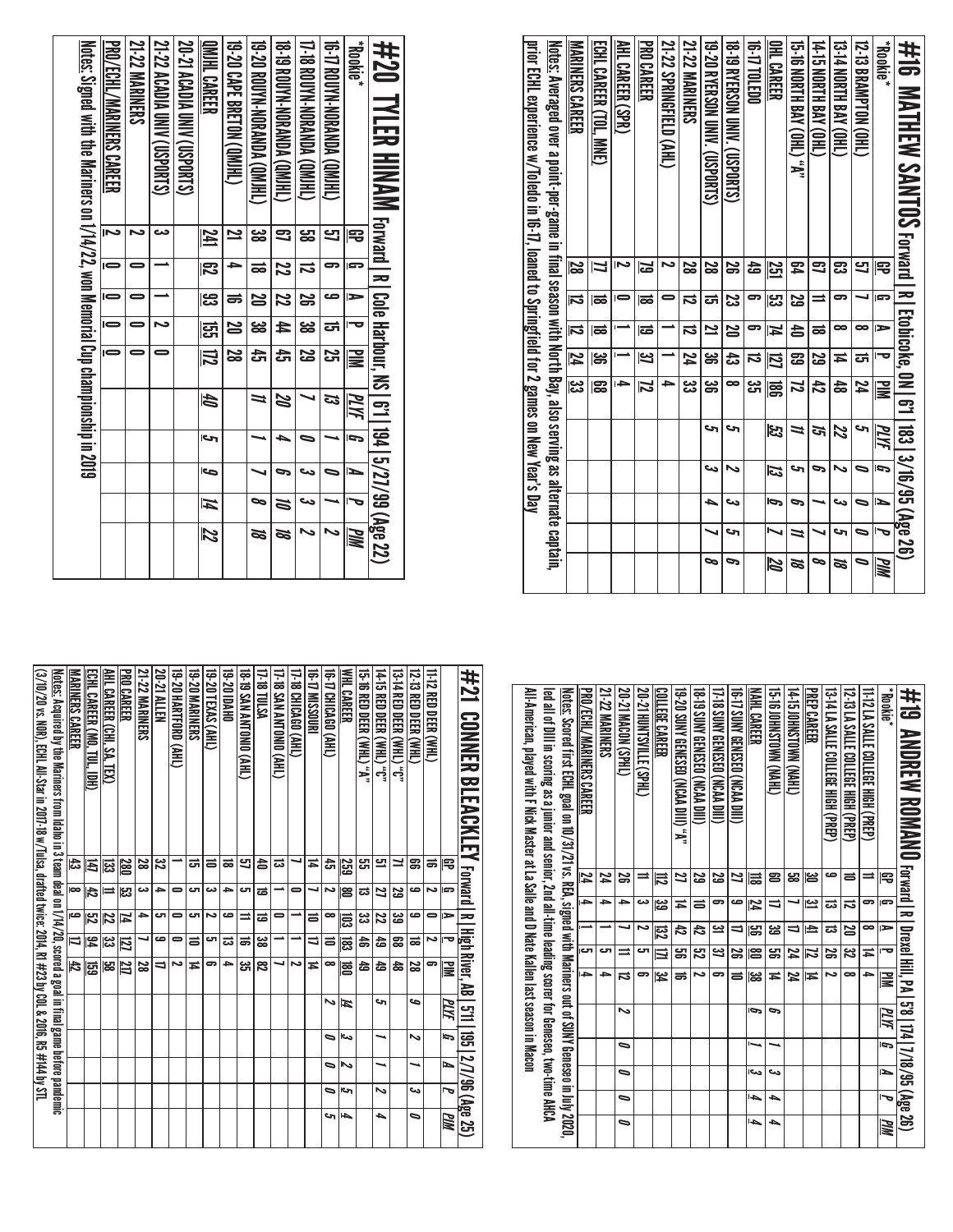|                                                                                                             |                           |                           |                |                      |                            |                            | OMIHL CAREER            |                            |                          |                          |                      |                      |                       |                                |     | #22                                                                                                                  |
|-------------------------------------------------------------------------------------------------------------|---------------------------|---------------------------|----------------|----------------------|----------------------------|----------------------------|-------------------------|----------------------------|--------------------------|--------------------------|----------------------|----------------------|-----------------------|--------------------------------|-----|----------------------------------------------------------------------------------------------------------------------|
| <b>MARINERS CAREER</b>                                                                                      |                           | PRO/ECHL CAREER (SC, MNE) | 21-22 MARINERS | 20-21 SOUTH CAROLINA | <b>ALLORAC HTUOS OS-81</b> | <b>NATIONS HINGS 61-81</b> |                         | T-18 CHARLOTTETOWN (QMIHL) | UHIMO) NPSIMMERS (GRIHU) | 16-17 SHAWIMINER (OMIHL) | (THIND) NOTONG THE S | 15-16 MONCTON (QMHL) | (THIMD) NOLONOM SI-ti | <b>13-14 DROMMONDINE (OMH)</b> |     | <b>CANHERIAL MONTHAL REPORTS IN THE SECTION OF A DISCUSSION OF A DISCUSSION OF A DISCUSSION OF A DISCUSSION OF A</b> |
|                                                                                                             | မြိ                       | 금                         | ൠ              | ಹಿ                   | ಜ                          | ₫                          | 32]                     | <u>يە</u>                  | 32<br>N                  | ఊ                        | జ                    | ສ                    | ສ                     | 54                             | 宅   |                                                                                                                      |
|                                                                                                             | ┙                         | 츣                         | ┙              | ص                    | ವ                          | ⇉                          | I                       | ౼                          | ಪ                        | Ħ                        | ದ                    | <u>ین</u>            | ⇒                     | ى                              | G   |                                                                                                                      |
|                                                                                                             | rت                        | မ္တ                       | ى              | ى                    | ಹ                          | 5                          | 믏                       | œ                          | $\equiv$                 | ದ                        | ಹ                    | یں<br>ڈن             | 2g                    | حت                             | ь   |                                                                                                                      |
|                                                                                                             | $\overline{\overline{u}}$ | $\overline{\mathbf{e}}$   | ನ              | Ħ                    | 8<br>8                     | Z                          | <b>218</b>              | Ħ                          | 74                       | Z                        | 5g                   | සූ                   | đ                     | ≖                              | 宝   |                                                                                                                      |
|                                                                                                             | <u>ದ್ದ</u>                | 퓲                         | یب<br>ان       | đ                    | ౢౣ                         | <u>ین</u>                  | 007                     | ఴ                          | $\equiv$                 | 74                       | $\overline{4}$       | đ                    | 44                    | 20                             | ≧   |                                                                                                                      |
|                                                                                                             |                           | احى                       |                |                      |                            | حہ                         | 51                      | N                          |                          | P                        |                      | S,                   | S,                    | Z                              | ΜИ  |                                                                                                                      |
|                                                                                                             |                           | ⋐                         |                |                      |                            | ∍                          | $\overline{\bf 5}$      | ▲                          |                          | ∍                        |                      | c                    | ゝ                     | 0                              | g   |                                                                                                                      |
|                                                                                                             |                           | احم                       |                |                      |                            | دے                         | Ħ                       |                            |                          |                          |                      | دے                   |                       | ゝ                              | ►   |                                                                                                                      |
| <u>Notes:</u> Acquired in Sept 2021 from SC in exchg for future considerations, played on a line with VAN's |                           | احد                       |                |                      |                            | دے                         | $\overline{\mathbf{5}}$ | $\overline{u}$             |                          |                          |                      | حہ                   | دے                    | $\sim$                         | Į   |                                                                                                                      |
|                                                                                                             |                           | د۱                        |                |                      |                            |                            | <u>ន</u>                | ಕ                          |                          | 0                        |                      | ┶                    | 。                     |                                | PIN |                                                                                                                      |

| 9/30/21 (Mikael Robidoux), finished 2nd in the OJHL in scoring in 2017-18 | <u>Notes:</u> Acquired by the Mariners from KC on 12/1/21, completing a future considerations trade from | MARINERS CAREER | PRO/FCHI CAREER (KC. MNE) | 21-22 MARINERS | 21-22 KANSAS CITY | USPORTS CAREER | 19.20 UNIV. Ont. Inst. Tech (Usports) | 18-T9 DNIY. ON T. TECH (USPORTS) | OIHL CAREER | <b>17-18 AURORA (OIHL) "C"</b> | CHIO BANGO 41-91 | OHL CAREER | (THO) H<br>H<br>CD+<br>H<br>CD+<br>CD+<br>CD+<br>CD+<br>CD+<br>CD+<br>CD+<br>CD+<br>CD+<br>CD+<br>CD+<br>CD+<br>CD+<br>CD+<br>CD+<br>CD+<br>CD+<br>CD+<br>CD | CHO HEIDHOHL | GH316 HZML110K (OHL) | 14-15 BELLEVILLE (OHL) | 13-TABELEVILLE (OHL) | <b>Rookie</b> * | #25 JAKE BRICKNELL Forward IR Post Perry, 0N I 6:11216 7/15/97 (Age 24) |
|---------------------------------------------------------------------------|----------------------------------------------------------------------------------------------------------|-----------------|---------------------------|----------------|-------------------|----------------|---------------------------------------|----------------------------------|-------------|--------------------------------|------------------|------------|--------------------------------------------------------------------------------------------------------------------------------------------------------------|--------------|----------------------|------------------------|----------------------|-----------------|-------------------------------------------------------------------------|
|                                                                           |                                                                                                          | ದ               | န္တ                       | ದ              | ∞                 | 므              | ಜ                                     | 28                               | g           | ಜ                              | ದ                | ទី         | န္တ                                                                                                                                                          | ൠ            | ಹ                    | <mark>ය</mark>         | لى<br>س              | 雩               |                                                                         |
|                                                                           |                                                                                                          |                 | د٦                        |                |                   | N              | ವ                                     | $\bullet$                        | lâ,         | یئ                             | ᇹ                | ಹ          | ى                                                                                                                                                            | œ            | دے                   |                        | N                    | r               |                                                                         |
|                                                                           |                                                                                                          | N               | t.                        | د٦             | N                 | 29             | ᇘ                                     | ವ                                | Z           | ጄ                              | ∞                | ಜ          | ⇒                                                                                                                                                            | ᇹ            |                      | ≏                      | ∍                    | $\Rightarrow$   |                                                                         |
|                                                                           |                                                                                                          | دى              | ಣ                         | دت             | دے                | 齿              | Z                                     | 2                                | ₹           | ස                              | ಹ                | 42         | دہ                                                                                                                                                           | ಹ            | ⇒                    | ى                      | 5                    | ত               |                                                                         |
|                                                                           |                                                                                                          | ൠ               | đ                         | ൠ              | ӛ                 | Ľ              | ఴ                                     | 74                               | 퓲           | 52                             | S                | 252        | お                                                                                                                                                            | g            | 25                   | జ                      | ౘె                   | ≧               |                                                                         |
|                                                                           |                                                                                                          |                 |                           |                |                   | حا             | ىي                                    | N                                | 29          | ಕ                              | ದ                | دے         |                                                                                                                                                              |              |                      | دے                     |                      | MИ              |                                                                         |
|                                                                           |                                                                                                          |                 |                           |                |                   |                | 5                                     |                                  | ದ           | ă                              | دے               | 6          |                                                                                                                                                              |              |                      | 9                      |                      | G               |                                                                         |
|                                                                           |                                                                                                          |                 |                           |                |                   | へ              | ∾                                     | ∍                                | 61          | 12                             |                  | ⋼          |                                                                                                                                                              |              |                      | ∍                      |                      | ►               |                                                                         |
|                                                                           |                                                                                                          |                 |                           |                |                   | احد            | ∾                                     |                                  | 22          | Z                              | a                | 0          |                                                                                                                                                              |              |                      | ∍                      |                      |                 |                                                                         |
|                                                                           |                                                                                                          |                 |                           |                |                   | ↳              | ь                                     | 0                                | 45          | ಜ                              | a                | حے         |                                                                                                                                                              |              |                      | مه                     |                      | PМ              |                                                                         |

| #24 MARG-0LIVIER DUQUULTIL Lenananan lu charginal lu charginal lu charginal lu charginal lu charginal care 23     |           |        |                         |                         |               |      |   |   |    |    |
|-------------------------------------------------------------------------------------------------------------------|-----------|--------|-------------------------|-------------------------|---------------|------|---|---|----|----|
|                                                                                                                   | 雩         | l Sa   | $\triangleright$        | ᇰ                       | E             | PLYF | ŋ | N |    | WW |
| 14-15 GATINEAU (QMJHL)                                                                                            | دى        |        |                         |                         |               |      |   |   |    |    |
| 15-16 GATINEAU(QMIHL)                                                                                             |           |        |                         |                         |               |      |   |   |    |    |
| 16-11 DROMNONDATTE (OM)HT                                                                                         | జె        | ≏      | $\overline{\mathbf{z}}$ | <u>ន</u>                | ಜ             | ь    |   | 0 | 0  |    |
| <b>11-18 DROWNONDATILE CONTENT</b>                                                                                | జె        | دى     | ಹ                       | 2                       | g             | G    |   | ь | ь  | ∞  |
| <b>18.19 DAYANA MARINI SURING CRITE</b>                                                                           | ൠ         |        | $\overline{a}$          | 74                      | ឌ             | S,   |   | N | دە | И  |
| QMIHL CAREER                                                                                                      | <u>ය</u>  | ≖      | ട്ട                     | $\overline{\mathsf{a}}$ | $\frac{1}{2}$ | 29   |   | Ģ |    | N  |
| 19-20 FORT WAYNE                                                                                                  |           |        |                         |                         |               |      |   |   |    |    |
| 19-20 WHEELING                                                                                                    | یج        | N      | ౮                       |                         | 74            |      |   |   |    |    |
| 20-21 WHEELING                                                                                                    |           |        |                         |                         |               |      |   |   |    |    |
| <b>21-22 MARINERS</b>                                                                                             | <u>يہ</u> | ∍      |                         | 5                       | ದ             |      |   |   |    |    |
| PRO/ECHL CAREER(FW. WHE, MNE)                                                                                     | සි        | ౚ      |                         | ಪ                       | یب<br>ڪ       |      |   |   |    |    |
| <b>MARINERS CAREER</b>                                                                                            | S         | l<br>4 |                         | 5                       | ದ             |      |   |   |    |    |
| <u>Notes;</u> Signed as a free agent in July 2019, posted career high 4 goals in 19-20, led all Witchita d-men in |           |        |                         |                         |               |      |   |   |    |    |
| scring (19 pts) in 17-18, played with Francois Brassard for Gatineau Olympiques (QMHL) in 14-15                   |           |        |                         |                         |               |      |   |   |    |    |
|                                                                                                                   |           |        |                         |                         |               |      |   |   |    |    |

| #26 NATE KALLEN befenseman   R   Sale   Sale   11/5/97 (Age 23)                                                  |           |                         |               |                         |    |      |   |                          |    |
|------------------------------------------------------------------------------------------------------------------|-----------|-------------------------|---------------|-------------------------|----|------|---|--------------------------|----|
| <b>Rookie</b> *                                                                                                  | 공         | G                       | $\Rightarrow$ | ত                       | ≧  | PLYF | 5 | $\overline{\phantom{a}}$ | ИM |
| GINS MORKEDN (DSHL)                                                                                              | م<br>ما   | دے                      | Ħ             | u                       | œ  |      |   |                          |    |
| USHL CAREER                                                                                                      | من<br>ما  | دے                      | H             | $\blacksquare$          | œ  |      |   |                          |    |
| 16-17 FERRIS STATE (NCAA DI)                                                                                     | یے        | N                       | ای            |                         | œ  |      |   |                          |    |
| 17-18 FERRIS STATE (NCAA DI)                                                                                     | జ         | ى                       | ವ             | u                       | ∞  |      |   |                          |    |
| 18-19 FERRIS STATE (NCAA DI) "A"                                                                                 | ఴ         |                         | ╛             | 74                      |    |      |   |                          |    |
| 19. 20 FERRIS STATE (NCAA DI) "C"                                                                                | دە<br>س   | 5                       | $\equiv$      | ಹ                       | ಹ  |      |   |                          |    |
| <u>COLLEGE CAREER</u>                                                                                            | 禹         | $\overline{\mathbf{S}}$ | $\frac{1}{4}$ | $\overline{\mathbb{F}}$ | 固  |      |   |                          |    |
| <b>19-20 MARINERS</b>                                                                                            | دے        | 0                       | 0             |                         |    |      |   |                          |    |
| 20-21 RAPID CITY                                                                                                 | 5         | 0                       | 0             |                         |    |      |   |                          |    |
| 20-21 MACON (SPHL)                                                                                               | <u>يہ</u> | ᆋ                       | ದ             | ಹ                       | ನ  | ┶    | ∍ |                          | ∍  |
| <b>21-22 MARINERS</b>                                                                                            | ಹ         | دے                      | 5             | صه                      | œ  |      |   |                          |    |
| PRO/ECHL CAREER (MNE, RC)                                                                                        | အ         | دے                      | Э             | ص                       | la |      |   |                          |    |
| <b>MARINERS CAREER</b>                                                                                           | Z         | دعا                     | ౚ             | 6                       | d  |      |   |                          |    |
| <u>Notes:</u> Signed with Mariners out of Ferris State University 3/5/20 and played 3 games for MNE before       |           |                         |               |                         |    |      |   |                          |    |
| parties, Captain FSU in 35 gamins (16 p.m. 17 and on the team in scoriar 17 and on the remove of $\sim$ 10.19.20 |           |                         |               |                         |    |      |   |                          |    |
| this past season, named to FSU "All-Decade Team" in December 2019, leading all program D-men in goals            |           |                         |               |                         |    |      |   |                          |    |
| from 2010-20, WCHA All-Academic in 2017-18, played 20-21 in Macou (SPHL) w/Andrew Romano                         |           |                         |               |                         |    |      |   |                          |    |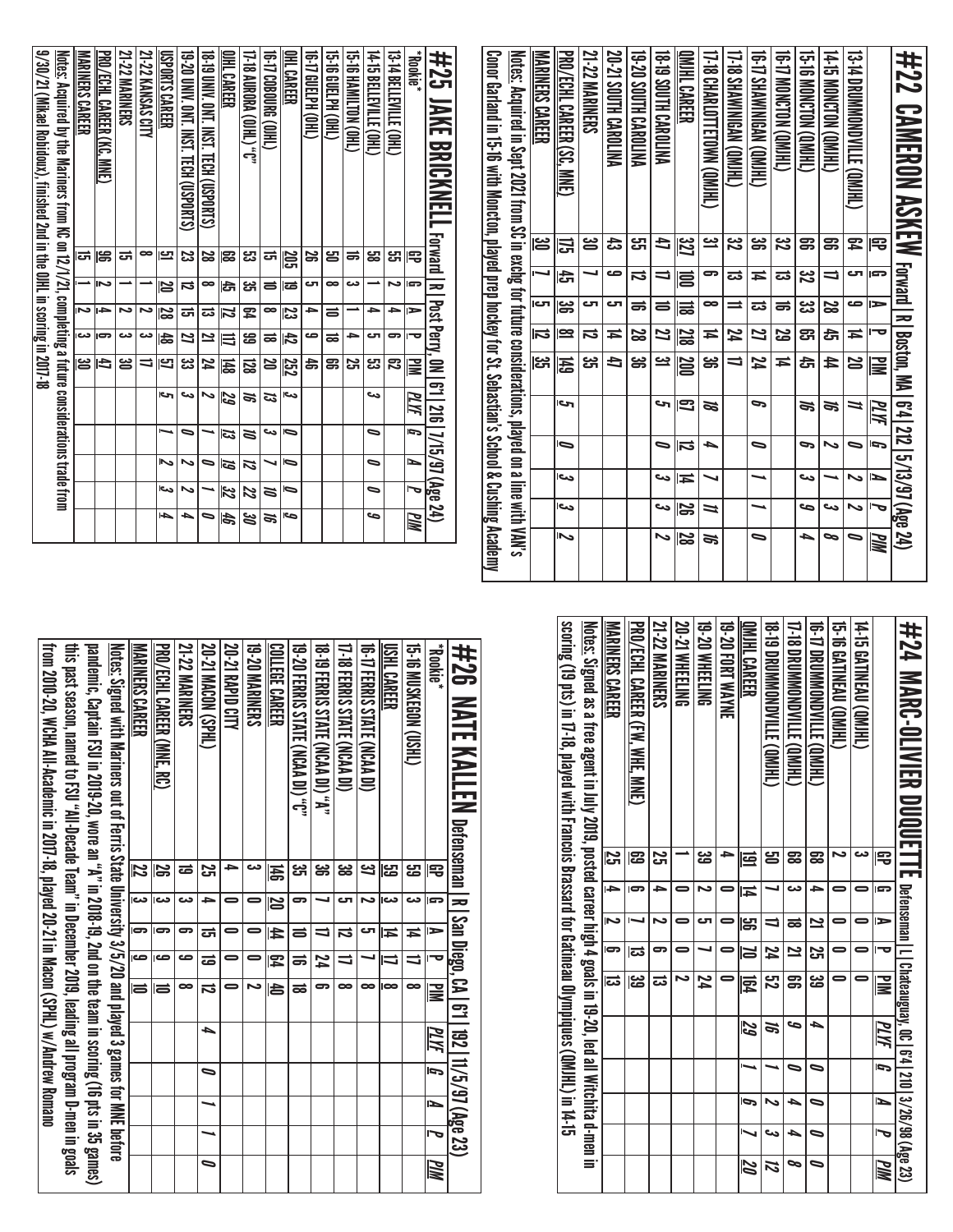| #27<br>*aixlooki <sup>e*</sup><br><b>PATRICK SHEA</b> Forward IR                                       | ੩                    | ls     | ⊫             |                         | ᅮ                            | Marshfield, MA   5'11<br>$\geq$ |      | 194   3/25/97 (Age 24<br>PLYF | J         | Ñ                     |            | <u>ММ</u> |
|--------------------------------------------------------------------------------------------------------|----------------------|--------|---------------|-------------------------|------------------------------|---------------------------------|------|-------------------------------|-----------|-----------------------|------------|-----------|
| 14-15 KIMBALL UNION ACADEMY (Prep)<br><b>13-14 CAPE COD MATERS 160 (NHSL)</b>                          | یں<br>ڈن<br>$\equiv$ | 5<br>ಹ | 8<br><b>N</b> |                         | ین<br>ها<br>14               | ζ                               |      |                               |           |                       |            |           |
| 14-15 BOSTON IR BRUINS 1800 (CONFIL)                                                                   | $\equiv$             | రా     |               |                         | ಸ                            | 20                              |      |                               |           |                       |            |           |
| 15-16 XIXBALL QXODEX ACADEMIX (Prep.)                                                                  | ပ္ပ                  | S      | ෫             |                         | ⊒                            |                                 |      |                               |           |                       |            |           |
| 15-16 BOSTON JR . BRUINS 1800 (USPHL)                                                                  | $\equiv$             | 5      | ص             |                         | ᇘ                            | 岂                               |      |                               |           |                       |            |           |
| 16-17 LINIYERSIIIY OF MANINERSIDING (NGA                                                               | జ                    | ى      | ⋍             |                         | ಹ                            | ನ                               |      |                               |           |                       |            |           |
| <b>17-18 DNIVERSITY OF MAINE (NCAD)</b>                                                                | 38                   | τ      | ص             |                         | Ħ                            | 29                              |      |                               |           |                       |            |           |
| 18-T9 UNIVERISTY OF MAINE (NCAA DI)                                                                    | ပ္ပ                  | ≏      | ᇹ             |                         | 14                           | 47                              |      |                               |           |                       |            |           |
| 19-20 UNIVERSITY OF MAINE (NCAA DI)                                                                    | 59                   | ౼      | ᡨ             |                         | ᇹ                            | ಹ                               |      |                               |           |                       |            |           |
| <b>COLLEGE CAREER</b>                                                                                  | ឆ្អ                  | 20     | بر<br>4       |                         | 空                            | ස                               |      |                               |           |                       |            |           |
| <b>21-22 MARINERS</b>                                                                                  | 22                   | 5      | →             |                         | ᇹ                            | $\equiv$                        |      |                               |           |                       |            |           |
| PRO/ECHL/MARINERS CAREER                                                                               | 12                   | Ģ      | $\rightarrow$ |                         | 1                            | $\equiv$                        |      |                               |           |                       |            |           |
| Notes: Signed with Marines on 11/1/21, will become the 4th DMaine alm to suit up for the Mariners this |                      |        |               |                         |                              |                                 |      |                               |           |                       |            |           |
| season (Tralmaks, Robhins, Greenway), drafted in 2015 R7 #192 overall by FLA, has large social media   |                      |        |               |                         |                              |                                 |      |                               |           |                       |            |           |
| following (11.7K followers on IG, 24.1K subscribers on YouTube), did a podcast with Tralmaks at UMaine |                      |        |               |                         |                              |                                 |      |                               |           |                       |            |           |
| #29 PASCAL LABERGE<br>Forward   R                                                                      |                      |        |               |                         | <b>Chateauguay, QC   6'1</b> |                                 |      | 188 4/9/98 (Age 23)           |           |                       |            |           |
|                                                                                                        | 閂<br>G               |        | $\Rightarrow$ | ত                       | š                            |                                 | PLYF | Í,                            | ⊾         | ᠊ᢦ                    | <b>PIN</b> |           |
| 14-15 GATINEAU (QMJHL)                                                                                 | S<br>≏               |        | 5             | $\equiv$                | ÷                            |                                 |      |                               |           |                       |            |           |
| 14-15 VICTORIAVILLE (QMJHL)                                                                            | <u>یہ</u><br>9       |        | ಹ             | $\overline{\mathbf{z}}$ | 24                           | N                               |      | $\bullet$                     | $\bullet$ | $\bullet$             | A          |           |
| <b>15-16 VICTORIAVILLE (QMJHL)</b>                                                                     | g<br>ಜ               |        | ਨੇ            | æ                       | 54                           | حہ                              |      | دى                            | N         | c                     | Р          |           |
| 16-T VICTORIAVILLE (QMIHL)                                                                             | $\ddot{a}$<br>ನ      |        | 20            | 32                      | 33<br>TJ                     | ┶                               |      | $\tilde{}$                    | ∍         | $\tilde{\phantom{a}}$ | ь          |           |
| 17-18 VICTORIAVILLE (QMJHL)                                                                            | <u>یہ</u><br>ဓာ      |        | Ħ             | 20                      | 54                           |                                 |      |                               |           |                       |            |           |
| 17-18 QUEBEC (OMJHL)                                                                                   | <u>ပ္ပ</u><br>⋍      |        | ಹ             | 21                      | జ                            | ↘                               |      | N                             | دى        | ∾                     | Z          |           |
| <b>OMHL CAREER</b>                                                                                     | 224<br>င္လာ          |        | 륾             | 図                       | 园                            | Ø                               |      | ↘                             | c         | 12                    | 24         |           |
| <b>17-18 LEHIGH VALLEY (AHL)</b><br>2                                                                  | $\bullet$            |        | $\bullet$     | $\blacksquare$          | $\blacksquare$               |                                 |      |                               |           |                       |            |           |
| <b>18-19 TEHIGH NALLEY (AHL)</b><br>ਨ                                                                  | cл                   |        | ∸             | ခ                       | Ħ                            |                                 |      |                               |           |                       |            |           |
| <b>19-20 LEHIGH VALLEY (AHL)</b>                                                                       | 23<br>┙              |        | دى            | $\equiv$                | Ħ                            |                                 |      |                               |           |                       |            |           |
| <b>19-20 READING (ECHL)</b>                                                                            | 74<br>9              |        | 9             | ನ                       | $\infty$                     |                                 |      |                               |           |                       |            |           |
| 20-21 LEHIGH VALLEY (AHL)                                                                              | Ħ<br>دى              |        |               | →                       | ح                            |                                 |      |                               |           |                       |            |           |
| <b>21-22 MARINERS</b>                                                                                  | 74<br>ದ              |        | ಹ             | 53                      | 21                           |                                 |      |                               |           |                       |            |           |
| 21-22 WILKES-BARRE/SCRANTON (AHL)                                                                      | 0                    |        | 0             | 0                       | 0                            |                                 |      |                               |           |                       |            |           |
| <b>PRO CAREER</b>                                                                                      | 同<br><u>ူဗ</u>       |        | $\frac{2}{5}$ | 尼                       | မြို့                        |                                 |      |                               |           |                       |            |           |
| AHL CAREER (LHV, WBS)                                                                                  | ပ္မွာ<br>ದ<br>ಪ      |        |               | 20                      | မြိ                          |                                 |      |                               |           |                       |            |           |

| \$28 CONNOR DOHERTY Detensement Linedee, MA (27.23.783.7%)                                               |                         |                |               |          |            |       |                |   |   |    |
|----------------------------------------------------------------------------------------------------------|-------------------------|----------------|---------------|----------|------------|-------|----------------|---|---|----|
| <b>ANNIAN,</b>                                                                                           | 宅                       | G              | $\Rightarrow$ | ᇰ        | ≧          | PLIYE | $\overline{5}$ | N |   | WМ |
| 11-12 BOSTON JR. BRUINS (CIHL)                                                                           | دے<br>ات                | $\rightarrow$  | Ħ             | ಹ        | g          | ь     | 0              |   |   |    |
| 12-13 BOSLOM IR BRUINS (E)HU                                                                             | ದ                       |                | cл            | ನ        | ಹ          | ∾     | 0              |   |   | ь  |
| 13-14 BOSTON (USPHL Premier)                                                                             | đ                       | دت             | ಕ             | 2Q       | 9          | 9     | 0              | ٠ | ь | P  |
| 14-15 SACRED HEART (NCAA DI)                                                                             | జ                       | دت             | cл            | ∞        | 4          |       |                |   |   |    |
| 19-19 SACRED HEART (NCAN DI)                                                                             | ఴ                       | ∍              | 5             | ᇹ        | ළ          |       |                |   |   |    |
| 10-17 SACRED HEARI (NCAA DI) "A"                                                                         | $\overline{\mathbf{z}}$ | 0              | دى            | دى       | ین<br>4    |       |                |   |   |    |
| COLLEGE CAREER                                                                                           | ස                       |                | Ħ             | Ľ        | 図          |       |                |   |   |    |
| 17-18 WORCESTER                                                                                          | â                       |                | ٠             | ى        | 숩          | حہ    | ∍              |   |   | P  |
| <b>18-19 WORCESTER</b>                                                                                   | <u>بہ</u>               |                | ∞             | صه       | g          |       |                |   |   |    |
| 19-20 WORCESTER                                                                                          | 므                       | 0              | $\equiv$      | $\equiv$ | ළ          |       |                |   |   |    |
| 20-21 KANSAS CITY                                                                                        | â                       |                | دے            | ∍        | 42         |       |                |   |   |    |
| <b>21-22 MARINERS "C"</b>                                                                                | یت                      |                | ⇒             | $\equiv$ | ្សា        |       |                |   |   |    |
| PRO/ECHL CAREER (WOR, KC, MNE)                                                                           | 124                     | دے             | Ľ             | ð        | 292        |       |                |   |   |    |
| <b>MARINERS CAREER</b>                                                                                   | یے                      | $\blacksquare$ | $\equiv$      | Ξ        | <u>ದ್ದ</u> |       |                |   |   |    |
| <u>Notes:</u> Acquired by the Mariners in July 2021 from WOR in exchg for future considerations, won the |                         |                |               |          |            |       |                |   |   |    |
| 2019-20 ECHL Community Service Award                                                                     |                         |                |               |          |            |       |                |   |   |    |
|                                                                                                          |                         |                |               |          |            |       |                |   |   |    |

| #42_ZACH MALAINESTA Devensement In The MESTA MA                                                             |          |    |   |                         |               |    |    |     |      | 5'9   174   7/31/96 (Age 25) |
|-------------------------------------------------------------------------------------------------------------|----------|----|---|-------------------------|---------------|----|----|-----|------|------------------------------|
|                                                                                                             | 宅        | G  | ⋗ | О                       | ≝             | ΜИ | Ģ  | ►   | ∼    | WМ                           |
| <b>THE MONCION COMPLET</b>                                                                                  | ౩        | 8  | 2 | 53                      | 2             | ಕ  | ∾  | دے  | ى    | ञ                            |
| 15.16 MONCION (QMHL)                                                                                        | g        | 5  | 2 | 2                       | 54            | S, | ゝ  | دے  | S    | И                            |
| (THEW) NONCIDA                                                                                              | Σ,       | دے | ى | ∞                       | జ             |    |    |     |      |                              |
| 16 TO ACADIE BATHURST (OMIHL)                                                                               | دے<br>حت | 8  | N | ಜ                       | 54            | ⋍  |    |     | ∞    | SS<br>3                      |
| OMHL CAREER                                                                                                 | 虿        | 52 | 3 | $\overline{\mathbb{z}}$ | 217           | L) | اح | E3  | ≅    | ð                            |
| 17-18 ATLANTA                                                                                               | ఴ        |    | ᇹ | ⋍                       | 2             |    |    |     |      |                              |
| 18-19 ATLANTA                                                                                               | Z        | ى  | ⋼ | 22                      | ൠ             |    |    |     |      |                              |
| "A" ATMANTA 02-81                                                                                           | ຂ        | Ħ  | క | ي<br>ح                  | 32            |    |    |     |      |                              |
| 20-21 SOUTH CAROLINA                                                                                        | 므        | ∞  | ಹ | S                       | ఔ             | డ  | ∍  | دے  | دے   | G                            |
| 20-21 HERSHEY (AHL)                                                                                         | -        | 0  |   |                         | 0             |    |    |     |      |                              |
| 21-22 WORCESTER                                                                                             | یہ       | N  | د | ౼                       | یے            |    |    |     |      |                              |
| 21-22 MARINERS                                                                                              | ص        |    | ص | ص                       | 5             |    |    |     |      |                              |
| <b>PRO CAREER</b>                                                                                           | 23       | ఴ  | ຜ | ਛ                       | $\equiv$      | ದ  | ∍  | اص  | احى  | Ģ                            |
| AHL CAREER                                                                                                  | →        |    |   |                         | $\Rightarrow$ |    |    |     |      |                              |
| ECHL CAREER                                                                                                 | 249      | ఴ  | Z | 冨                       | ین<br>ا       | ವ  | b  | دره | اورع | ھا                           |
| MARINERS CAREER                                                                                             | صه       |    | ص | ص                       | G             |    |    |     |      |                              |
| <u>Notes:</u> Acquired from Indy in a trade on 12/29/21 in exchange for D Brycen Martin, finished 2nd among |          |    |   |                         |               |    |    |     |      |                              |
| all ECHL defensemen in goals in 2019-20                                                                     |          |    |   |                         |               |    |    |     |      |                              |
|                                                                                                             |          |    |   |                         |               |    |    |     |      |                              |

ECHL CAREER (REA, MNE)

MARINERS CAREER

숩

 ಹ జ 

Notes: Signed with Mariners in Aug. 21, entire pro career had been in Flyers org, drafted in 2016 R2 #36

overall by Flyers, selected 2nd overall by Gatineau in 2014 QMJHL Draft

 ਨਿ <u>یح</u>